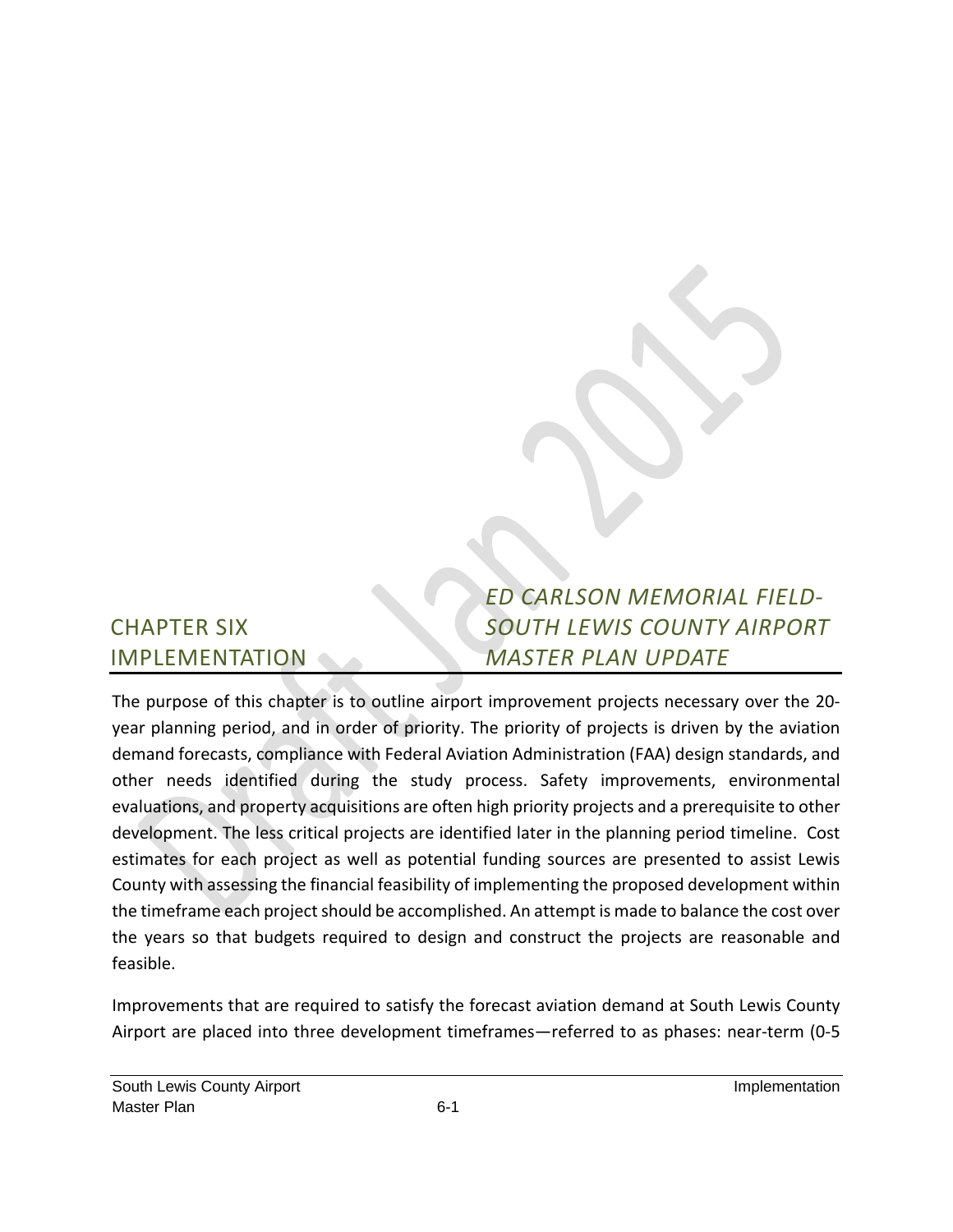years), intermediate‐term (6‐10 years), and long‐term (11‐20 years). The proposed list of improvements by phase, their associated costs, and narrative descriptions are provided in subsequent sections.

#### **CAPITAL IMPROVEMENT PROGRAM**

The following sections outline the Airport's Capital Improvement Program (CIP), which includes the proposed development projects over the 20‐year planning window. Following discussion of the 20‐year CIP, proposed improvements beyond 20 years are also presented. Consideration of such distant future needs is prudent planning. Further, incorporating the 20‐year and distant future proposed improvements allows the County to review and protect the airport environs for such development possibilities.

**Exhibit 6A** provides a general overview of the proposed development by phase; development details are covered in subsequent sections.

Cost estimates for individual projects, based on 2014 dollars, have been prepared for improvements that have been identified as necessary during the 20-year planning period. More importantly, estimated costs are presented by eligibility so the County may review what portions of these improvements could be funded by Federal (FAA 90% grants) and State (5% matching grants from the Washington State Department of Transportation Aviation grant program) governments with the remainder, designated "Local", funded by the County grant matching funds or other entities as obtained by the County. These dollar figures allow the County to budget for upcoming improvements and make annual adjustments when funding constraints require shifting timeframes.

Additional discussion of costs and funding sources is provided in later sections.

#### NEAR‐TERM (PHASE I) DEVELOPMENT

**Table 6A** lists the near‐term airport improvement needs through the year 2017. Descriptions of the airport improvement projects follow Table 6A.

Subsequent sections present tables with anticipated CIP projects for the intermediate term (2018‐2022) and long‐term (2023‐2032).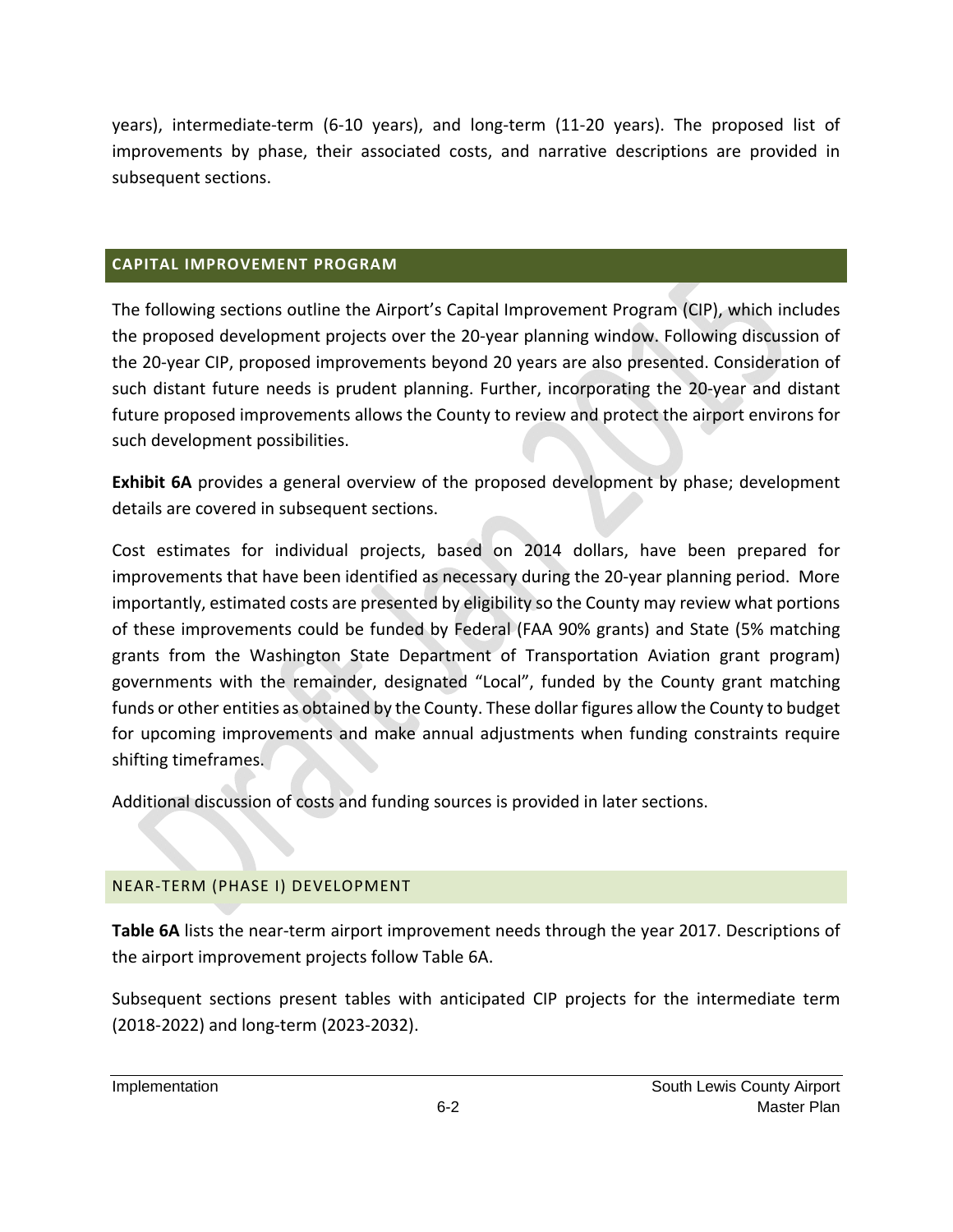| #       | <b>FY</b> | <b>Description</b>                                              | Federal \$  | State \$  | Local \$  | <b>Total Cost</b> |
|---------|-----------|-----------------------------------------------------------------|-------------|-----------|-----------|-------------------|
| $I-1$   | 2015      | Taxiway Widening and Strengthening -<br>Design Phase            | 234,000     | 13,000    | 13,000    | \$260,000         |
| $ -2$   | 2015      | Replace Runway 06 VASI with PAPI -<br>Design Phase              | 27,000      | 1,500     | 1,500     | \$30,000          |
| $I-3$   | 2015      | Aircraft Apron Fog Seal - Design Phase                          | 9,000       | 500       | 500       | \$10,000          |
| $I - 4$ | 2017      | Taxiway Widening & Strengthening -<br><b>Construction Phase</b> | 2,070,000   | 115,000   | 115,000   | \$2,300,000       |
| $I-5$   | 2017      | Replace Runway 06 VASI with PAPI -<br><b>Construction Phase</b> | 90,000      | 5,000     | 5,000     | 100,000           |
| $I-6$   | 2017      | Aircraft Apron Fog Seal (Pavement<br>Maintenance)               | 90,000      | 5,000     | 5,000     | 100,000           |
|         |           | <b>Near-term Total</b>                                          | \$2,520,000 | \$140,000 | \$140,000 | \$2,800,000       |

**Table 6A. Capital Improvement Program Near-Term (through 2017)** 

Note: Project costs are planning level estimates in 2014 dollars. Funding source assumptions: Federal/State/Local *projects are 90%, 5%, and 5%, respectively. Local can be Lewis County, private, or other.* 

# **Project Descriptions for Phase I (Present to 2017)**

**I‐1 Taxiway Widening and Strengthening ‐ Design Phase (\$260,000):** Design Phase for the widening of the portion of the parallel taxiway that is currently 22 feet (3,360 feet portion to the west) to the FAA standard of 35 feet. Along with widening the taxiway, its pavement strength will be increased to 12,500 lbs. Single Wheel Load (SWL) necessary to accommodate the aircraft using the airport on a regular basis.

**I‐2 Replace Runway 06 VASI with PAPI – Design Phase (\$30,000):** Design for replacing the Visual Approach Slope Indicator (VASI) system on Runway 06 with a Precision Approach Path Indicator (PAPI) system.

**I‐3 Aircraft Apron Fog Seal – Design Phase (\$10,000):** Design of a Fog seal project (pavement maintenance) for the aircraft apron. The apron waslast reconstructed and expanded in 2007 and is in need of a fog seal and miscellaneous maintenance in order to retain its "good condition".

**I‐4 Taxiway Widening and Strengthening ‐ Construction Phase (\$2,300,000):** Construction Phase for the widening of the portion of the parallel taxiway that is currently 22 feet (3,360 feet portion to the west) to the FAA standard of 35 feet. Along with widening the taxiway, its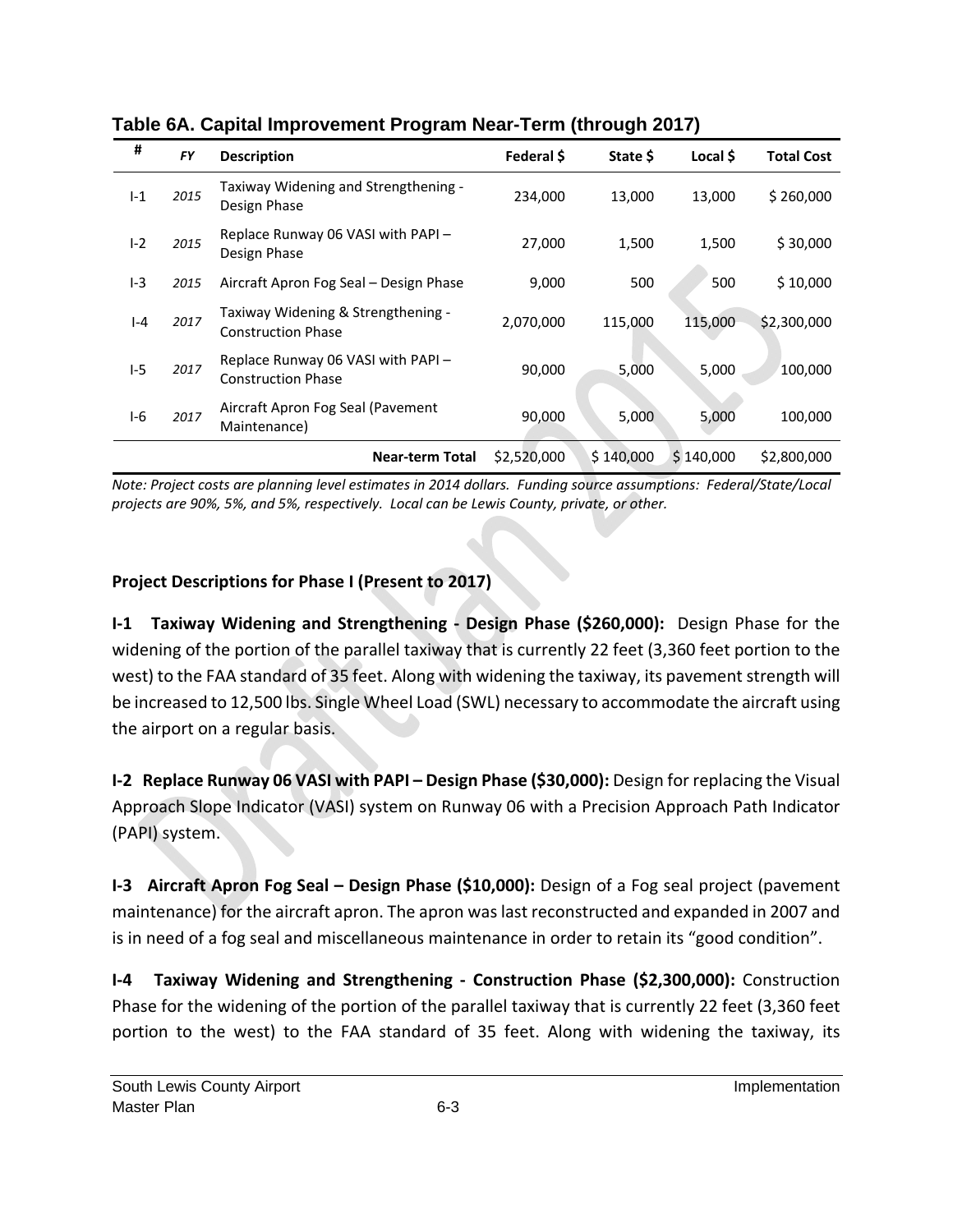pavement strength will be increased to 12,500 lbs. Single Wheel Load (SWL) necessary to accommodate the aircraft using the airport on a regular basis.

**I‐5 Replace Runway 06 VASI with PAPI – Construction Phase (\$100,000):** Replacement of the Visual Approach Slope Indicator (VASI) system on Runway 06 with a Precision Approach Path Indicator (PAPI) system as previously designed in Project I‐2.

**I‐6 Aircraft Apron Fog Seal – Pavement Maintenance (\$100,000):** Completion of pavement maintenance project following design identified in project I‐3.

## INTERMEDIATE TERM (PHASE II) DEVELOPMENT

Projects included in Phase II of the planning period are proposed for 2018‐2022. Of the 16 projects listed, half are associated with the new development on the south side. As shown in **Table 6B**, total project costs for Phase II are estimated at \$11.8 million with nearly \$9.0 million eligible for FAA funding, over \$466,000 State, and \$2.4 million identified for local funding. Of the \$2.4 million local requirement, \$1.1 million is for hangar development, which could be and likely will be planned for 3<sup>rd</sup> party/private developer financing.

## **Project Descriptions for Phase II (2018‐2022)**

**II‐1 Land Acquisition for Approach/Extension Protection (\$1,439,000):** Acquisition of additional land to the east that is needed to protect the viability of a future extension of the runway. The land to be acquired will accommodate the future runway extension and its associated safety areas, the extension of the parallel taxiway and its associated safety areas, and the future Runway 24 RPZ. This land acquisition could be divided into various phases based on the availability of land and capital to acquire it.

**II‐2 Land Acquisition/Lease (AWOS Area):** Fee simple acquisition or lease of the property expected to house the future AWOS site. An approximate minimum of **15 acres** are needed to ensure control over the AWOS and its critical area.

**II‐3 Complete Environmental Assessment (EA)/Environmental Impact Study (EIS) and Mitigation Design for South Development (\$250,000):** Complete an EA or EIS for the development of the 14‐acre property to the south of the runway. An EA for the said property was completed and may require updating. This project also include the design for any required wetland mitigation.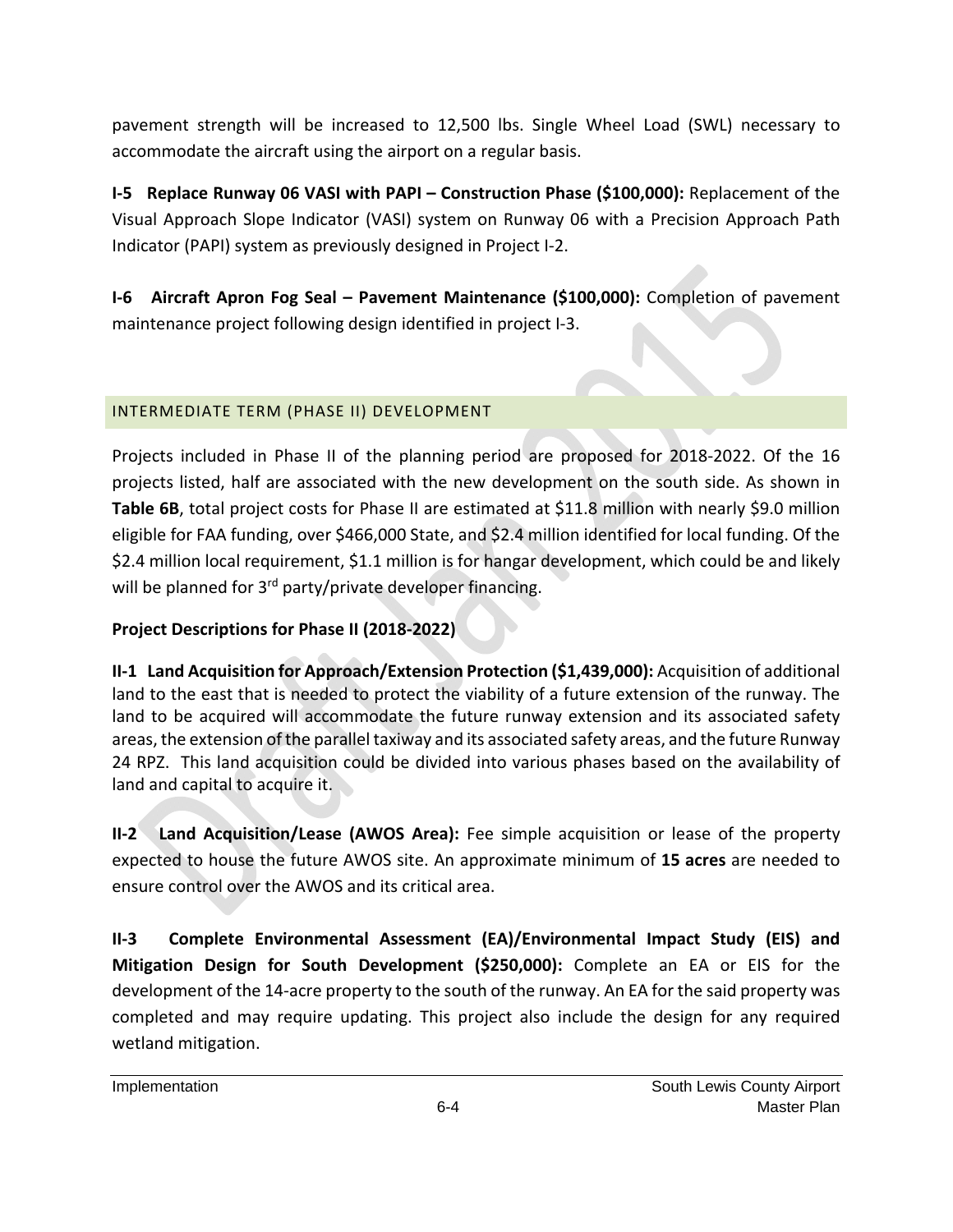| #       | <b>Description</b>                                                               | Federal \$  | State \$  | Local \$    | <b>Total Cost</b> |
|---------|----------------------------------------------------------------------------------|-------------|-----------|-------------|-------------------|
| $II-1$  | Land Acquisition for Approach/ Extension<br>Protection                           | 1,295,100   | 71,950    | 71,950      | \$1,439,000       |
| $II-2$  | Land Acquisition/Lease for AWOS Area                                             | 361,800     | 20,100    | 20,100      | \$402,000         |
| $II-3$  | Complete EA/EIS & Mitigation Design for South<br>Development                     | 225,000     | 12,500    | 12,500      | \$250,000         |
| $II-4$  | AWOS Installation (Includes BCA)                                                 | 242,100     | 13,450    | 13,450      | \$269,000         |
| $II-5$  | South Side Site Preparation - Clearing &<br>Grading                              | 314,100     | 17,450    | 17,450      | \$349,000         |
| $II-6$  | South Development - Access                                                       | 301,500     | 16,750    | 16,750      | \$335,000         |
| $II-7$  | South Taxiway Construction                                                       | 1,119,420   | 62,190    | 62,190      | \$1,243,800       |
| $II-8$  | Southside Utilities Extension                                                    | 609,300     | 33,850    | 33,850      | \$677,000         |
| $II-9$  | South Apron Development                                                          | 2,064,600   | 114,700   | 114,700     | \$2,294,000       |
| $II-10$ | South Auto Parking                                                               | 225,000     | 12,500    | 12,500      | \$250,000         |
| $II-11$ | South Hangar Development - Phase I                                               |             |           | 1,141,000   | \$1,141,000       |
| $II-12$ | Install Fuel Tanks on South Side and<br>Decommission Tank to the North           |             |           | 642,000     | \$642,000         |
| $II-13$ | Replace Runway Lighting System                                                   | 628,099     | 34,894    | 34,894      | \$697,888         |
| $II-14$ | Taxiway Reconstruction Adjacent to Apron                                         | 825,300     | 45,850    | 45,850      | \$917,000         |
| $II-15$ | Access Road Realignment, Fencing & Terminal<br>Parking (Design and Construction) | 432,000     |           | 48,000      | \$480,000         |
| $II-16$ | Vehicular Parking Lot - North Side                                               | 144,000     |           | 16,000      | \$160,000         |
| $II-17$ | Pavement Maintenance Program                                                     | 180,000     | 10,000    | 110,000     | \$300,000         |
|         | <b>Intermediate-term Total</b>                                                   | \$8,967,319 | \$466,184 | \$2,413,184 | \$11,846,688      |

#### **Table 6B. Capital Improvement Program Intermediate Term (2018-2022)**

*Note: Project costs are planning level estimates in 2014 dollars. Funding source assumptions: Federal/State/Local projects are 90%, 5%, and 5%, respectively. Local can be Lewis County, private, or other.*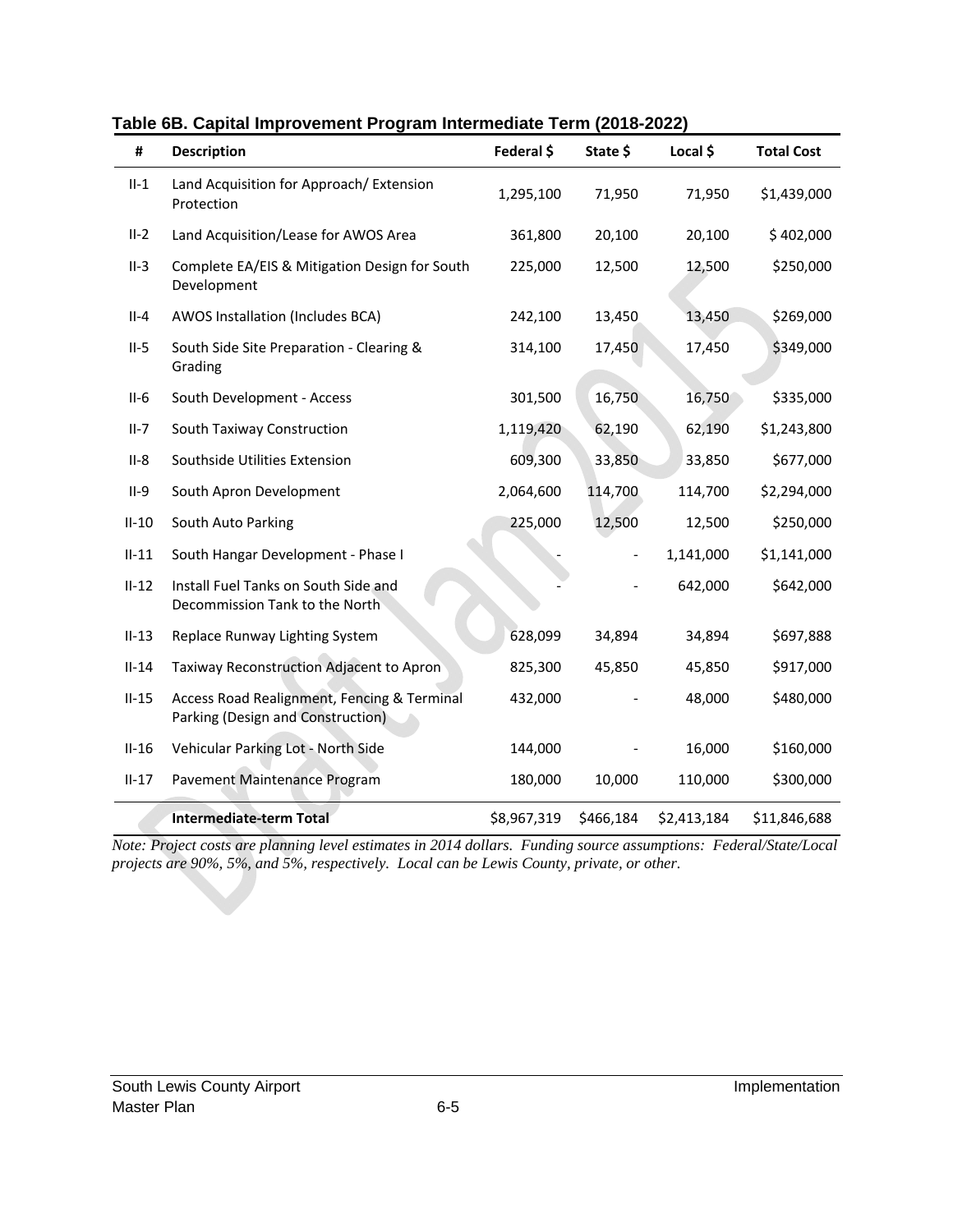**II‐4 AWOS Installation including Benefit‐Cost Analysis (\$269,000):** Design and construction for the Installation of an Automated Weather Observing System (AWOS) III system at the airport. The installation of the weather equipment is needed and would increase the safety and efficiency of operations at the airport.

**II‐5 South Side Site Preparation – Clearing & Grading (\$349,000):** Design and construction of the site preparation for the development of the 14 acres property to the south. The project includes the clearing and grading of the entire property in preparation for its development.

**II‐6 South Development Access (\$335,000):** Design and construction of an access road to the 14 acres property off of Buckley Road. The access road is approximately 1,500 feet long and 30 feet wide.

**II‐7 South Taxiway Construction (\$1,243,800):** Design and Construction of a partial parallel taxiway to the south of the runway. The taxiway is approximately 970 feet long and 35 feet wide. The project includes the design and construction of two taxiway connectors as well as four taxilanes, asshown on the preferred alternative and ALP, to serve the future hangar development to the south.

**II‐8 Southside Utilities Extension (\$677,000):** Design and construction of the extension of utilities to the south side of the airport. Utilities to be extended include power, phone lines, drainage, fire, and water.

**II‐9 South Apron Development (\$2,294,000):** Design and construction of the aircraft parking apron on the south side. The apron, 24775 square yards in size, will serve the development of the south side of the airport.

**II‐10 South Auto Parking (\$250,000):** Construction and design of the vehicular parking lot to the south to serve the needs of the new B‐II development in the area.

**II‐11 South Hangar Development – Phase I (\$1,141,000):** Design and construction of one row of T-hangars on the south side of the airport. The exact timing of this project as well as other phases of the south hangar development will depend on actual demand.

**II‐12 Install Fuel Tanks on South Side & Decommission Tank to the North (\$642,000):** Design and construction of two 12,000‐gallon fuel tanks on the south side (Avgas and Jet A). The project includes the decommissioning of the existing tank on the north side and the purchase of a fuel truck.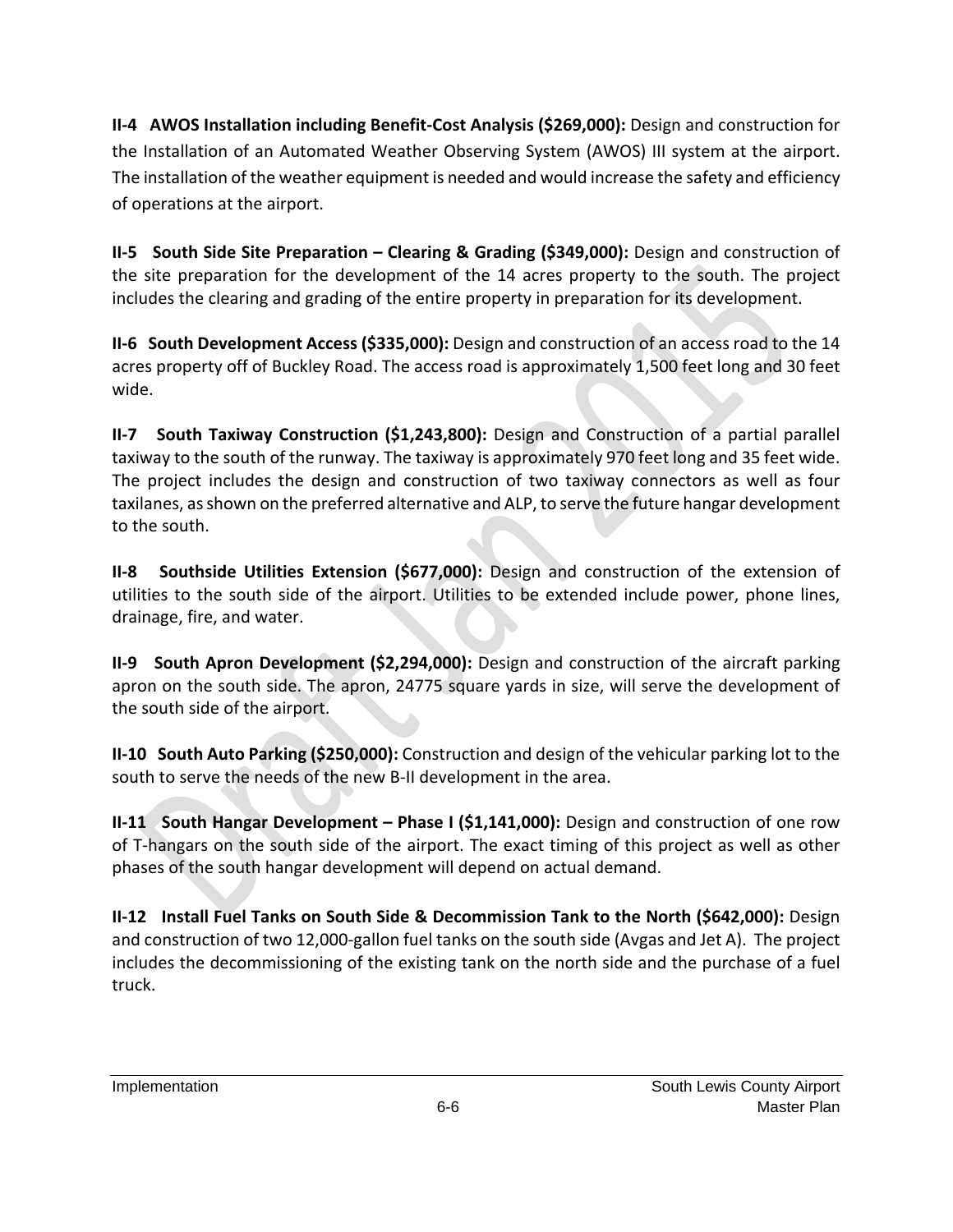**II‐13 Replace Runway Lighting System (\$697,888):** Design and construction for replacing the runway lighting system with a MIRL system.

**II‐14 Taxiway Reconstruction Adjacent to Apron (\$917,000):** This project includes the reconstruction of a portion of the parallel taxiway adjacent to the aircraft apron on the north side.

**II‐15 Access Road Realignment, Fencing & Terminal Parking (\$480,000):** Design and construction of the realignment of the existing airport entrance road as shown on the preferred alternative and the ALP. The realigned road would also provide access to the area adjacent to and to the north of the terminal building where a vehicular parking lot (20 parking spaces) will be built. Additionally, fencing will be installed along the realigned road along with a vehicular gate and three pedestrian gates in order to protect the Airport Operations Area (AOA).

**II‐16 Vehicular Parking Lot North Side ‐ Design & Construction (\$160,000)**: Design and construction of a vehicular parking lot to the north of the accessroad in order to serve the parking needs of the existing hangar development. This project includes filling the ditch and construction of a vehicular parking lot (14 parking spaces).

**II‐17 Pavement Maintenance Program (\$300,000)**: This project is a placeholder for pavement maintenance and rehabilitation items needed to extend the useful life of airport pavements and to maintain their structural integrity.

# LONG TERM (PHASE III) DEVELOPMENT

**Table 6C** includes the proposed airport improvements in Phase III, or 2023-2032—the end of the master planning window. Consequently, a master plan update is the first project identified as this master plan will be a decade old at that time. In addition, there are five projects listed for the north side development assuming that the south side aviation development is in place, the land on the north side is available for acquisition, and aviation demand supports the initiation of additional development. Further, the hangar development identified is slated for private development/financing so the County would just provide a ground lease. A pavement maintenance program project is also listed in Phase III as a placeholder for recurring maintenance on an as‐needed basis. Total county costs for this ten year phase is estimated at \$237,950 or an average of \$24,000 annually.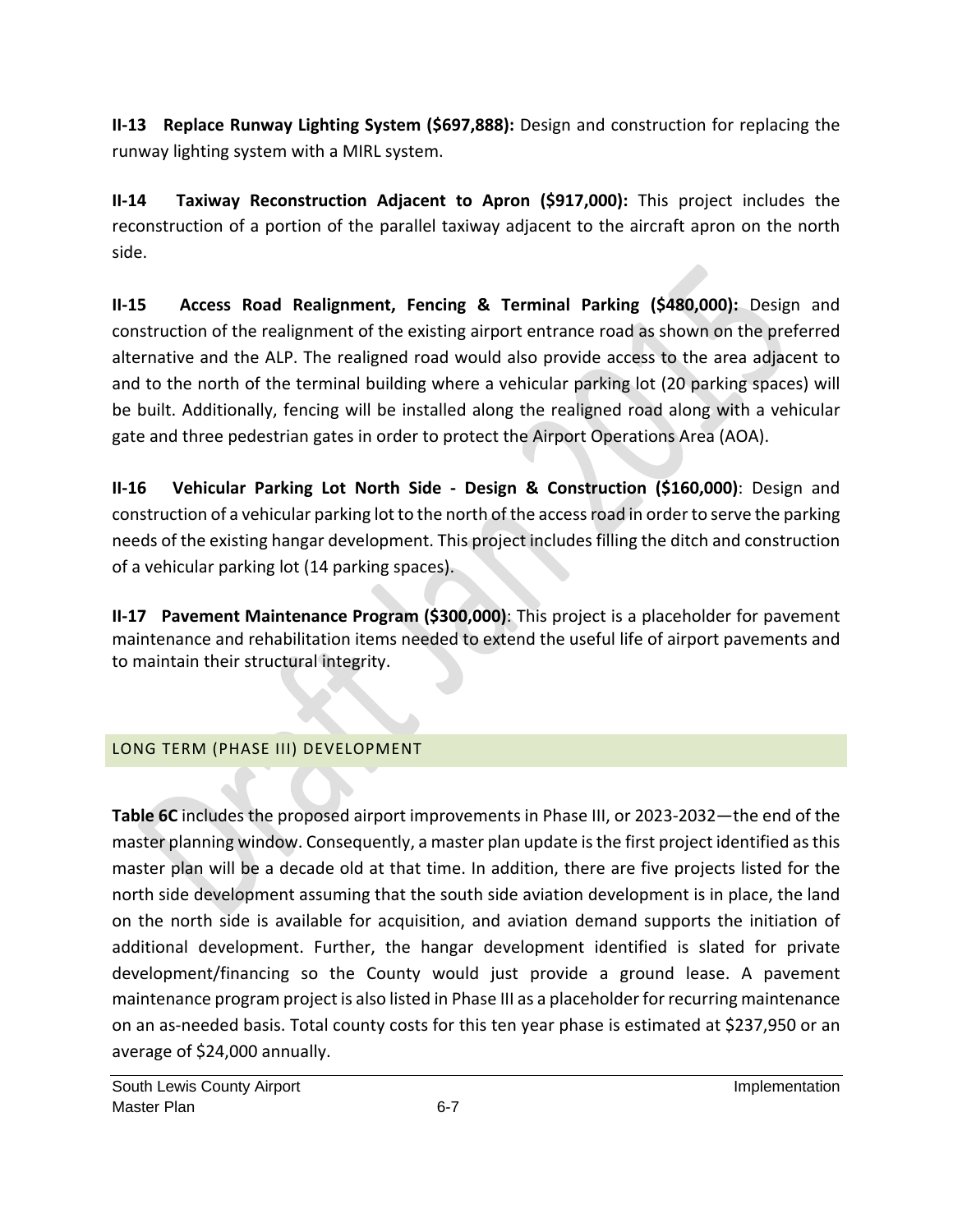| #         | <b>Description</b>                             | Federal \$  | State \$  | Local \$   | <b>Total Cost</b> |
|-----------|------------------------------------------------|-------------|-----------|------------|-------------------|
| $III-1$   | Airport Master Plan Update                     | 180,000     | 10,000    | 10,000     | \$200,000         |
| $III-2$   | Land Acquisition - North East Side             | 116,100     | 6,450     | 6,450      | \$129,000         |
| $III-3$   | North Development Area - Clearing &<br>Grading | 132,300     | 7,350     | 7,350      | \$147,000         |
| $III - 4$ | B-I Taxilanes Development North                | 340,200     | 18,900    | 18,900     | \$378,000         |
| $III-5$   | B-I Apron Development North                    | 1,354,500   | 75,250    | 75,250     | \$1,505,000       |
| $III-6$   | <b>B-I Hangar Development</b>                  |             |           | Private \$ | Private \$        |
| $III-7$   | Pavement Maintenance Program                   | 360,000     | 20,000    | 120,000    | \$500,000         |
|           | Long-term Total                                | \$2,483,100 | \$137,950 | \$237,950  | \$2,859,000       |

**Table 6C. Capital Improvement Program Long-Term (2023-2032)** 

Note: Project costs are planning level estimates in 2014 dollars. Funding source assumptions: Federal/State/Local *projects are 90%, 5%, and 5%, respectively. Local can be Lewis County, private, or other.* 

### **Project Descriptions for Phase III (2023‐2032)**

**III‐1 Airport Master Plan Update (\$200,000):** A Master Plan Update (MPU) is recommended every seven to 10 years unless significant changes take place and warrant an earlier update.

**III‐2 Land Acquisition – Northeast Side (\$129,000):** Acquisition of the 4.5 acres property located to the north east of the existing development on the north side of the airport. This land will serve to expand the existing B‐I development.

**III‐3 North Development Area – Clearing & Grading (\$147,000):** Design and construction of the site preparation for the development of the 4.5 acres property to the northeast of the existing B‐ I development. The project includes the clearing and grading of the entire property in preparation for its development.

**III‐4 B‐I Taxilanes Development North (\$378,000):** Design and Construction of two taxilanes to serve the planned B-I hangar development on the north side.

**III‐5 Apron Development North (\$1,505,000):** Design and Construction of the proposed aircraft apron area to support the south side aviation facility and service development.

**III‐6 B‐I Hangar Development (Private‐ Funding \$ by others):** Design and construction of two rows of T-hangars on the north side of the airport. The exact timing of this project will depend on actual demand.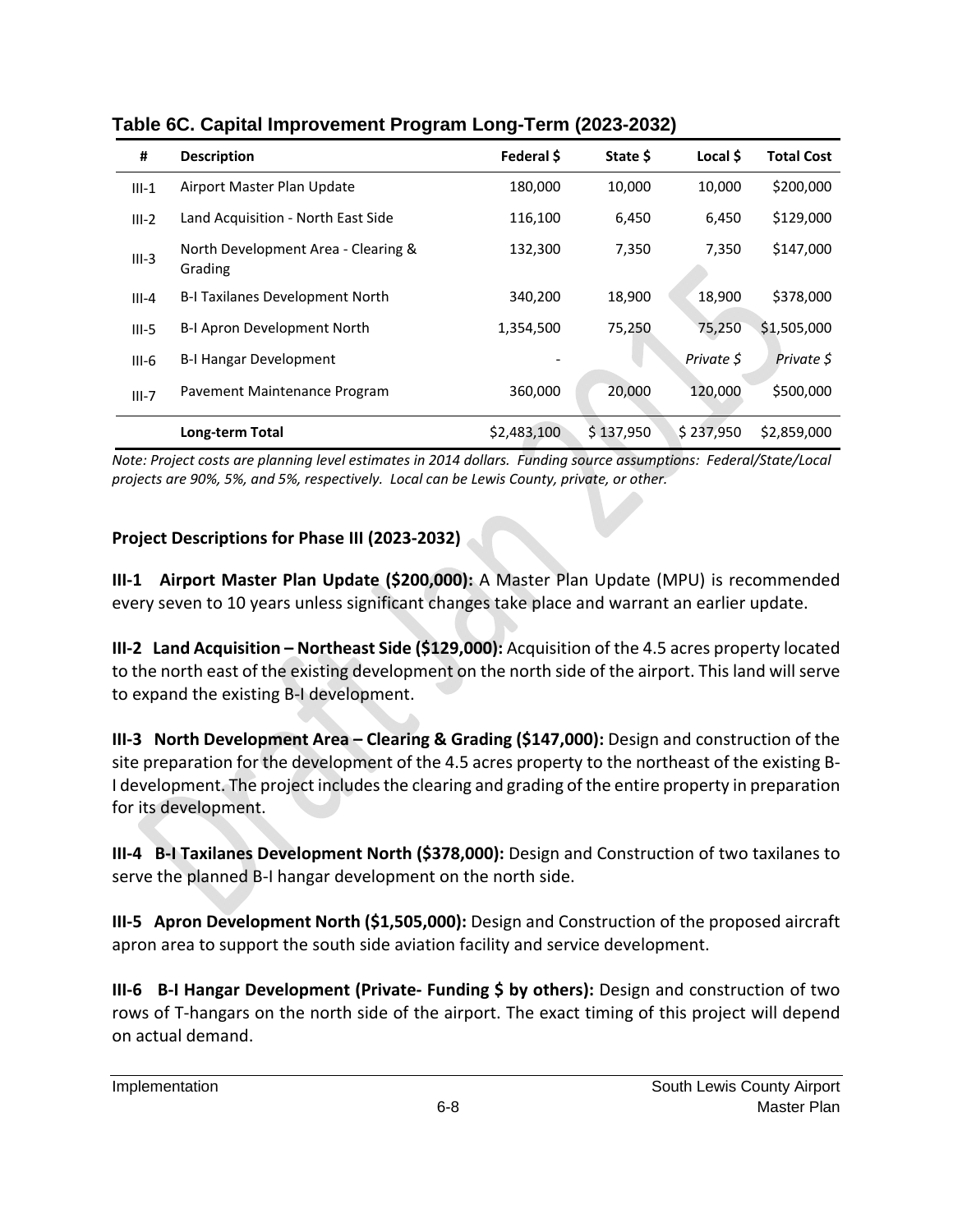**III‐7 Pavement Maintenance Program (\$500,000)**: This project is a placeholder for pavement maintenance and rehabilitation items needed to extend the useful life of airport pavements and to maintain their structural integrity.

#### BEYOND 20 YEARS (PHASE IV)

While this airport master plan update covers a planning period that reaches out to 2032, it's important to identify other possible development in the more distant future to protect the County's ultimate vision for the airport by ensuring that no development around the airport would preclude or make cost prohibitive the airport's development potential. The following projects are anticipated beyond the 20‐year master planning window.

**Future FBO:** Construction of a future FBO to the north side of the airfield in the area identified on the preferred alternative and ALP. This project includesthe demolition of the existing building.

**Runway Extension Justification Report:** Once the demand levels necessary to justify the extension of the runway are reached, a report documenting activity levels and the need for a runway extension must be prepared and submitted to the FAA.

**Threshold Displacement:** Based on the current interim land use in the RPZ guidance, a runway extension would trigger a review of the existing incompatible land use (Buckley Road and Jackson Hwy. passthrough Runway 06 RPZ). The displacement of Runway 06 threshold by 379 feet would address the incompatible land use issue although it would not solve it completely (a 379 feet displacement would clear the roads from the inner two thirds of the RPZ. A larger displacement, or a roadway realignment that would completely clear the roads out of the RPZ were found unfeasible. Please refer to Chapter 4, Alternatives for additional details). It must be noted that since the current FAA guidance is interim, the timing and/or need for this project may change once the final guidance is released.

**Runway Extension Environmental Assessment:** Environmental Assessment related to the extension of the runway to the east.

**Runway Extension:** Extension of the runway to 6,200 feet. The project also includes the extension of the parallel taxiway.

**Fire Station Access Road:** This project includes the construction of a secondary access road to serve the new fire station. Although the presence of a fire station on the Airport is not required, the overwhelming community support for the construction of the facility on airport property and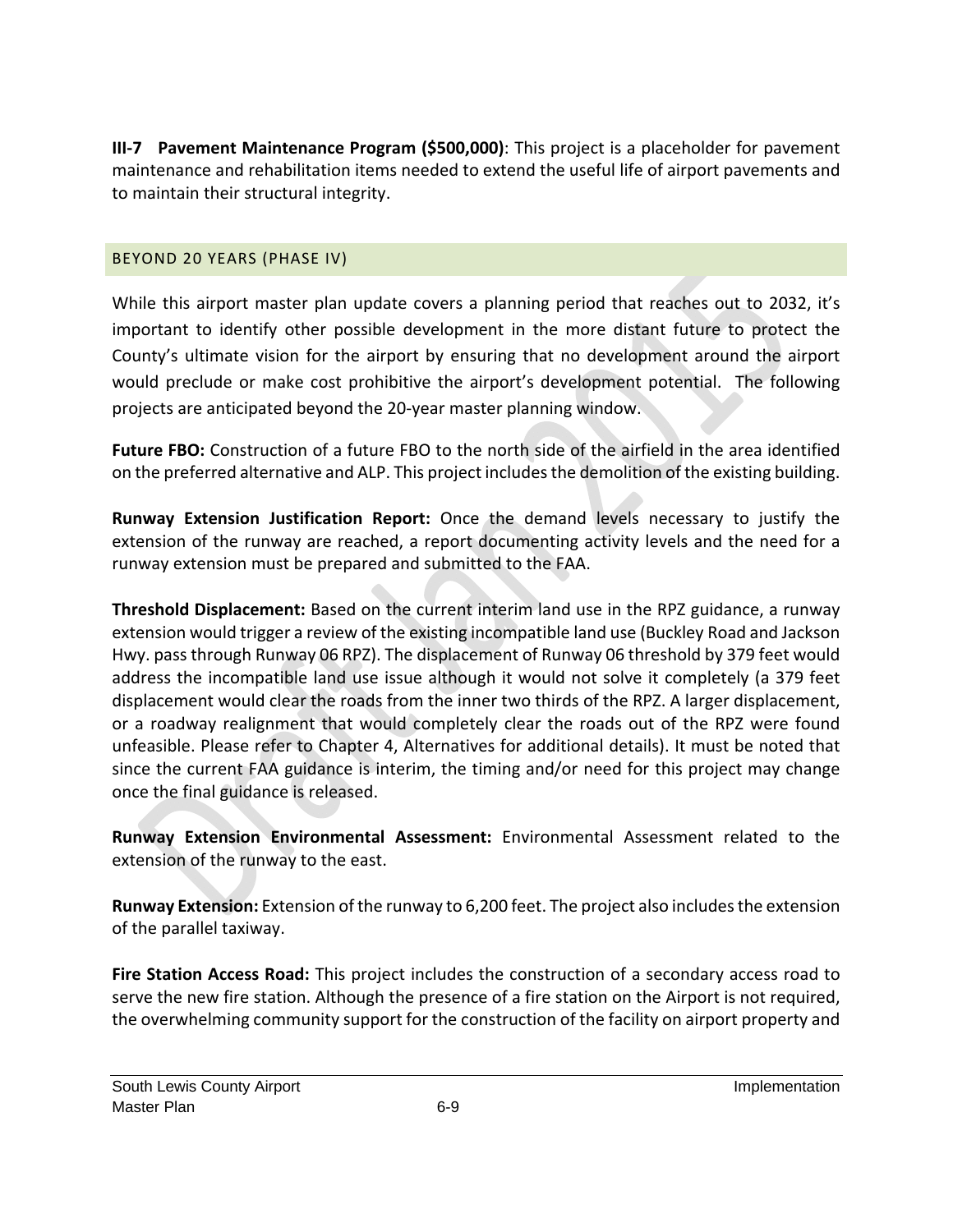the added safety benefits it presents to airport operations make this project an integral part of the Airport development plan.

## **SOURCES OF CAPITAL FUNDING**

This section describes the various funding sources that are potentially available to Lewis County for their proposed airport development plans. Since South Lewis County Airport revenues represent a relatively small source of funding relative to the large CIP investment needs, the vast majority of CIP funding will be derived from other sources. The dominant source of grant funding for eligible capital projects typically comes from the FAA. However, if such projects are deemed a relatively low priority by the FAA, they may be delayed or never funded. The following is a summary of the County's financing options:

- Federal (FAA)
- Washington State Department of Transportation (WSDOT) Aviation Division grants
- Lewis County transfers in funding
- County bonds
- Airport operating revenues
- Private financing/third party development of specific airport projects

## FEDERAL FUNDING

Federal funding available to South Lewis County Airport is derived from the Airport Improvement Program through entitlement grants and discretionary grants. The Airport Improvement Program (AIP) was established by the Airport and Airway Improvement Act of 1982, with several subsequent amendments to include the most recent titled the FAA Modernization and Reform Act of 2012. Funds for the AIP are derived from the Airport and Airway Trust fund, which is supported by user fees, fuel taxes, and other similar revenue sources. Currently, AIP grants cover 90 percent of eligible project costs for general aviation airports like South Lewis County Airport.

AIP funding for eligible projectsis described in FAA Order 5100.38, *Airport Improvement Program Handbook*.

The Wendell H. Ford Aviation Investment and Reform Act for the 21st Century—often referred to as AIR‐21, established the Non‐primary Airports Entitlement Program, of which South Lewis County and similar airports in the National Plan of Integrated Airport Systems (NPIAS) benefit. AIR‐21, enacted in 2000, sets aside grant funding for these airports. Currently, each airport can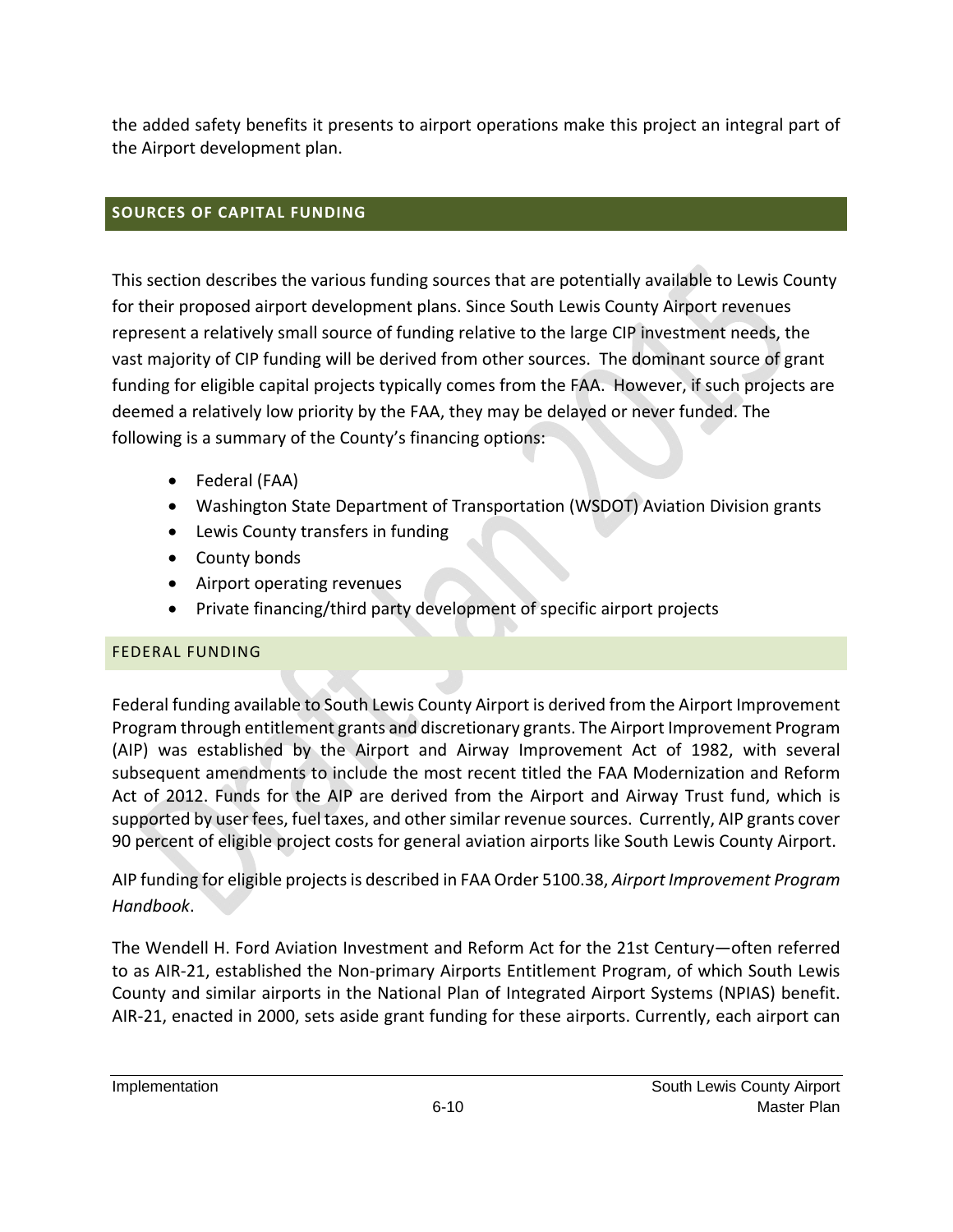receive up to \$150,000 per year based on the FAA's assessment of maintenance needs over a five‐year period.

Thisfunding set‐aside is available for each federal fiscal year when Congress appropriates at least \$3.2 billion for the FAA's AIP grant program. For the convenience of the Airport Sponsor, if a project is anticipated to cost in excess of \$150,000, participating airports can rollover the Non-Primary Entitlement funds for up to three years, at which time the accumulated total of rolled‐ over funds can be used for larger projects. Any unused funds at the end of the entitlement program revert to the FAA. CIP funding for the South Lewis County Airport CIP assumes the \$150,000 entitlement grant funding will continue through the planning period.

Over and above entitlement grants, the FAA also provides discretionary grants to South Lewis County Airport on a 90/10%. However, this funding is for projects that have a high federal priority for enhancing airport safety, security, and capacity, and would be difficult to fund otherwise. While dollar amounts for these grants vary can vary substantially, they may also be significantly higher than the entitlement funding, which is beneficial when high priority million-dollar-plus airport improvement projects are needed. Discretionary grant applications are evaluated based on need, the FAA's project priority ranking system, and the FAA's assessment of a project's significance within the national airport and airway system.

### STATE FUNDING

WSDOT Aviation will provide sponsors of public-use airports identified in the Washington Aviation System Plan with funds in order to preserve the state system of airports and the attendant public benefits (see RCW 47.68.090). All requested project work must be for public use, be shown on the approved ALP and be included in WSDOT Aviation's five‐year Statewide Capital Improvement Plan (SCIP). The sponsor applicant'sinformation must be updated annually for the state Airport Information System database. WSDOT airport aid grant funds may be used for planning, acquisition, construction, improvement and maintenance of airports. Historically, the majority of WSDOT aviation funding has been spent on pavement maintenance. For airport improvement projects receiving federal funds, it has been a long‐standing practice for WSDOT Aviation to support airports in matching their AIP grants, and typically up to half of the sponsor's obligation. Since AIP grants currently require the airport sponsor to fund 10% of the total project cost, WSDOT has been providing 5% with Lewis County funding the other 5%. Funding for the South Lewis County Airport CIP assumes that WSDOT Aviation will continue funding half of the sponsor's 10% obligation on FAA-eligible projects through the planning period. For other projects that seek state‐only funds, WSDOT Aviation requires the airport sponsor to contribute a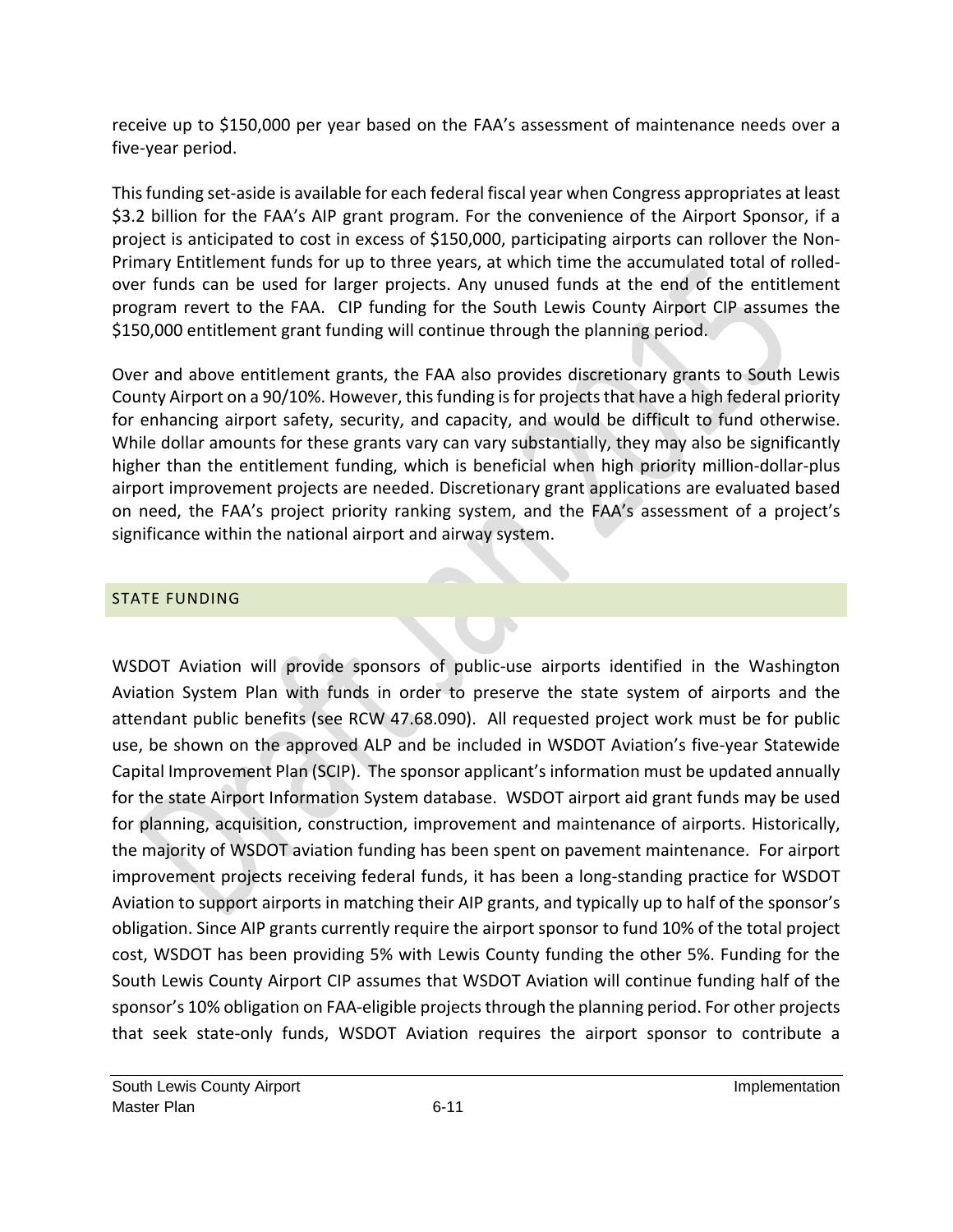minimum 5% grant match. Such state‐only projects may be ineligible for FAA funds or will likely not be FAA‐funded due to their lower priority. However, the maximum amount WSDOT Aviation can grant to any one individual airport sponsor in any single grant is \$250,000. This grant limit amounts to an estimated 23% of WSDOT Aviation's total grant distribution for the year, which has averaged a total of \$1.1 million annually. Also notable is that a recent study by WSDOT Aviation reveals that while the grant program is forecast to increase to an average of \$1.4 million in the future, this is \$12 million short of the annual funding needs in the state.

#### LOCAL FUNDING

#### AIRPORT CASH FLOW

This section presents an overview of the historical and projected revenues and expenses for the South Lewis County Airport. A review of the Airport's cash flow helps the County determine the financial feasibility of the CIP, namely when local dollars needed to fund airport improvement projects are substantially higher than the County typically budgets for the Airport. This often occurs when projects are either ineligible for state or federal funding participation, or do not compete well for eligible funding, resulting in the airport sponsor being responsible for a larger share or 100% of the project.

#### CURRENT REVENUE SOURCES

The following recaps the Airport's limited operating revenue sources outlined in the Inventory Chapter. As discussed in subsequent sections—and typical of similar general aviation airports, these revenues typically fall short of covering the Airport's operating expenses.

- Land leases
- Hangar leases
- Tiedown fees
- Tenant annual use fees
- Through the fence annual fees
- Profit of fuel flowage fees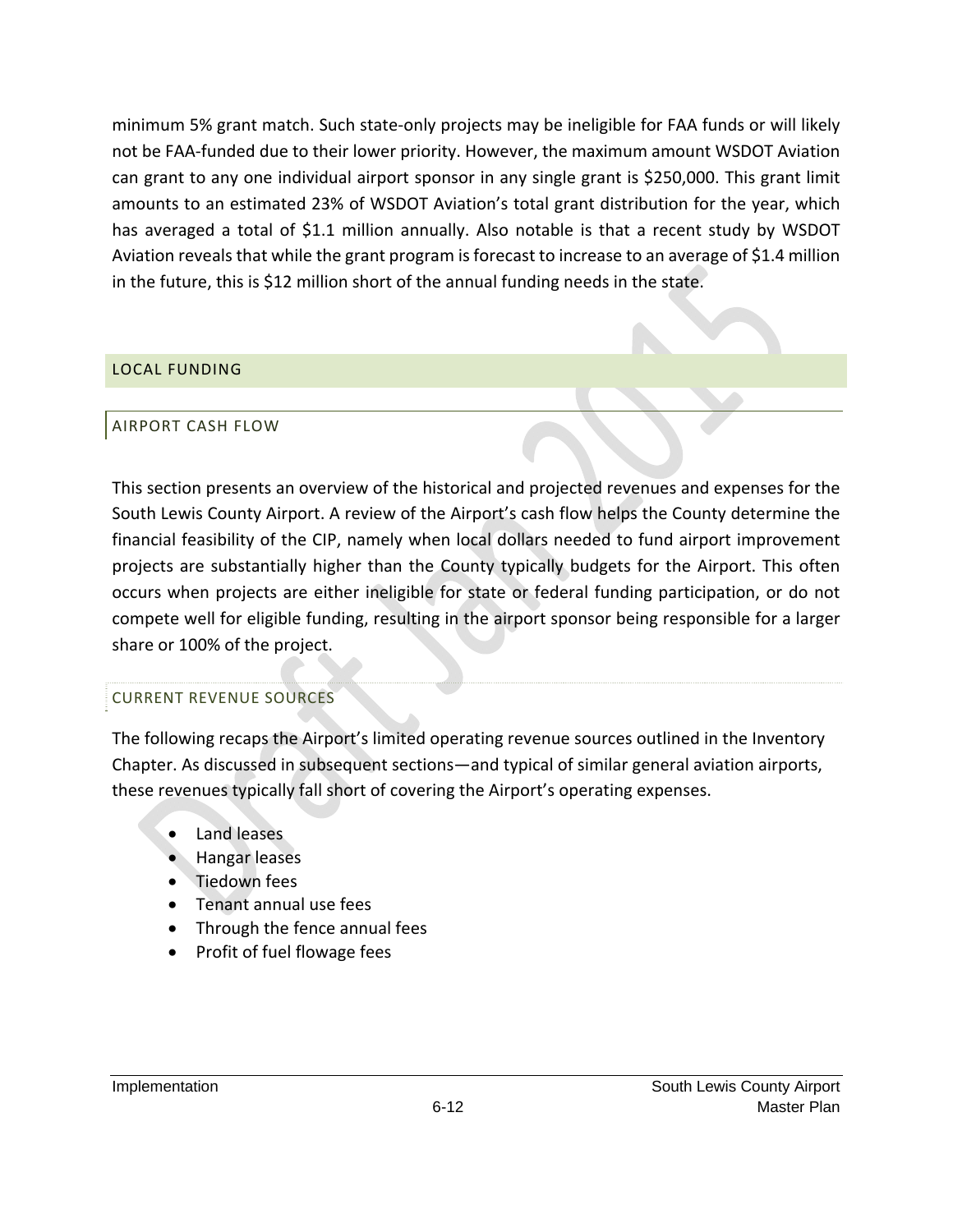The Airport's current rates and charges structure is as follows:

- Ground leases rates for privately owned Airport buildings--\$0.16 per square foot/year for private use and \$0.19 per square foot/year for commercial use
- Airport-owned T-hangar bay lease rates--\$660/year (or \$55/month plus tax)
- Airport tiedown fees--\$180/year (\$15/month)
- Airport tenant user fees--\$100/ year
- Airport Avgas price--\$6.00/gallon

# HISTORICAL REVENUES AND EXPENSES

The relationship between operating revenues and operating expenses is one representation of the overall financial condition of the Airport. From a net cash flow perspective, comparison of operating revenues and expenses shows whether revenues are sufficient to cover operating expenses.

**Table 6D** shows net cash flows from recent actual and budgeted South Lewis County Airport operations. Revenues and expenses for years 2012 and 2013 are actual numbers. Similarly, estimated revenues and expenses are also shown for year-end 2014 and preliminary budget amounts for 2015. Revenues include fuel sales, space and facility leases, and miscellaneous revenues. Since the County is responsible for fueling, a line item identified as "fuel purchases for resale" is listed in expenses. In 2012, net income from fuel sales reached nearly \$7,000, but margins appear to be smaller in more recent years—the result of budgetary figures provided by the County when actual figures were not yet available; the County recently noted that fuel revenues are above that estimated for year end of 2014. Space and facility lease revenues primarily derived from ground and hangar leases—show a gradual increase in recent years with an estimated \$23,000 anticipated in 2014. The far right column presents an average of airport operating revenues and expenses over the entire 2012‐2015 period. As indicated, the average cash flow for this four-year time span is a deficit of approximately \$100,000. Consequently, Lewis County provides a subsidy to cover the Airport's operating expenses. This subsidy is often referred to as "Transfers In" from Lewis County.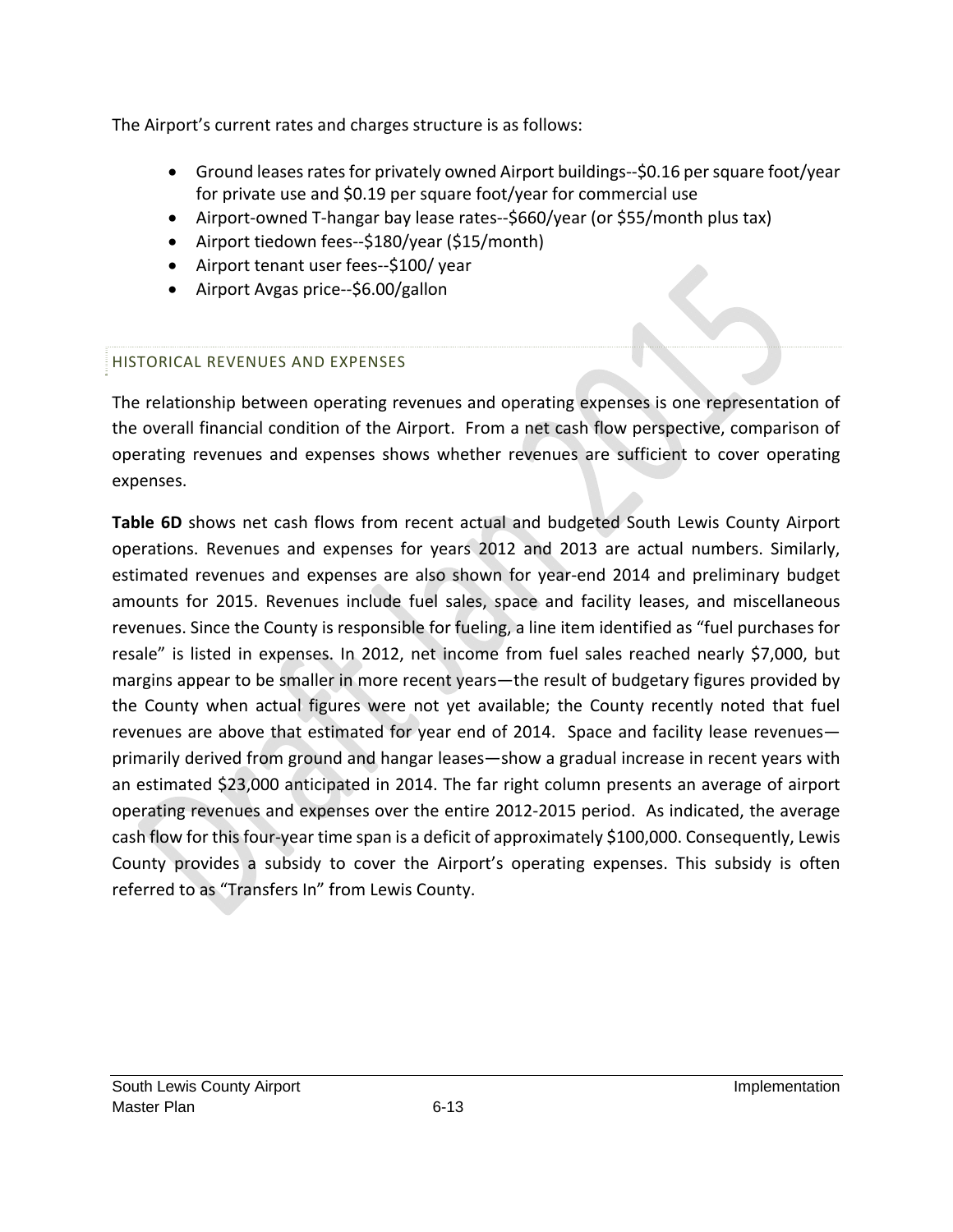| <b>Actuals</b><br><b>Year End</b><br><b>Budget</b><br>2012<br>2013<br>2014<br>2015<br><b>Operating Revenues</b><br><b>Fuel Sales</b><br>\$<br>54,194<br>\$<br>70,396<br>\$<br>50,000<br>\$<br>\$<br>\$<br>21,814<br>\$<br>23,000<br>\$<br>Space & Facility Leases<br>17,568<br>Misc. Revenue--Other<br>\$<br>\$<br>\$<br>108<br>44<br>100<br>\$<br>\$<br><b>Total Operating Revenues</b><br>71,870<br>\$<br>92,254<br>\$<br>\$<br>73,100<br><b>Operating Expenses</b><br>Salaries & Wages<br>\$<br>\$<br>51,077<br>\$<br>50,843<br>51,777<br>\$<br>\$<br><b>Industrial Insurance</b><br>\$<br>\$<br>146<br>145<br>146<br>\$<br>\$<br>\$<br>\$<br>\$<br>Social Security<br>3,916<br>3,888<br>3,961<br>\$<br>3,574<br>\$<br>\$<br>\$<br>Retirement<br>4,194<br>4,769<br>\$<br>\$<br>\$<br>\$<br>Med/Dental/Vision/H&A<br>1,519<br>1,519<br>1,519<br>\$<br>\$<br>\$<br>26<br>\$<br>Life Insurance<br>10<br>14<br>\$<br>\$<br>\$<br>\$<br>Sic/Vac Payout<br>\$<br>\$<br>\$<br><b>Interfund Self Insurc</b><br>262<br>157<br>157<br>\$<br>\$<br>\$<br>\$<br>\$<br>331<br>Interfund County Ins<br>151<br>331<br>\$<br>Interfund Unemployment<br>\$<br>\$<br>\$<br>1,108<br>148<br>\$<br>\$<br>\$<br>\$<br><b>Labor Subtotal</b><br>61,763<br>61,239<br>62,686<br>\$<br>\$<br>\$<br>Office & Oper Supplies<br>440<br>\$<br>535<br>1,000<br>\$<br>64,252<br>\$<br><b>Fuel For Resale</b><br>47,199<br>\$<br>\$<br>48,000<br>\$<br>224<br>\$<br>39<br>$\boldsymbol{\mathsf{S}}$<br>\$<br>Small Tools & Minor Equip<br>100<br>\$<br>\$<br>Professional Services/Advertising<br>\$<br>32<br>\$<br>168<br>\$<br>\$<br>1,049<br>\$<br>\$<br>Telephone<br>947<br>1,000<br>\$<br>$\mathcal{S}$<br>609<br>\$<br>\$<br>Travel<br>565<br>200<br>\$<br>765<br>\$<br>103<br>\$<br>\$<br>Taxes/Op Assessment<br>18<br>Oper Rental & Lease<br>\$<br>441<br>\$<br>\$<br>30<br>\$<br>\$<br>5,637<br>\$<br>5,645<br>\$<br>5,000<br>\$<br>Insurance<br>5,000<br>Repairs & Maintenance<br>\$<br>141,365<br>\$<br>1,581<br>\$<br>2,500<br>2,000<br>\$<br>\$<br>Miscellaneous<br>1,305<br>\$<br>1,737<br>\$<br>1,000<br>\$<br>1,000<br>\$<br>290<br>$\$$<br>275<br>\$<br>\$<br>Training & Registration<br>100<br>250<br>Dues & Subscriptions<br>\$<br>175<br>\$<br>175<br>\$<br>75<br>\$<br>\$<br>\$<br>\$<br><b>Administration Subtotal</b><br>199,353<br>\$<br>76,032<br>59,650<br>59,191<br>\$<br>\$<br>\$<br>Intergovt--Prof Svcs<br>127<br>217<br>219<br>\$<br>\$<br>\$<br>\$<br>\$<br>Intergovt--External Tax<br>18<br>\$<br><b>Interfund--Prof Services</b><br>579<br>\$<br>\$<br>\$<br>1,183<br>586<br>Interfund--Info Services<br>\$<br>2,208<br>\$<br>2,130<br>\$<br>2,328<br>\$<br>2,280<br>\$<br>777<br>\$<br>\$<br>999<br>Interfund--Postage<br>903<br>\$<br>1,113<br>\$<br>Interfund--Supplies<br>\$<br>980<br>\$<br>\$<br>÷,<br>\$<br>\$<br>\$<br>Interfund--Op Rentals<br>300<br>\$<br>\$<br>\$<br>\$<br>Interfund--ER&R Info SV<br>276<br>276<br>\$<br>276<br>300<br>\$<br>Interfund--Facilities M<br>8,602<br>\$<br>6,976<br>\$<br>18,696<br>\$<br>7,609<br>\$<br>Interfund--Debt<br>\$<br>41<br>\$<br>\$<br>\$<br>\$<br>\$<br><b>Intergovernment Expense Subtot: \$</b><br>12,587<br>13,006<br>23,104<br>12,177<br><b>Total Airport Expenditures</b><br>\$<br>273,703<br>\$<br>150,277<br>144,981<br>\$<br>\$<br>Net Cash Flow (Loss)<br>\$<br>$(201, 833)$ \$<br>$(58,023)$ \$<br>$(71,881)$ \$ |  |  |  | <b>Estimated</b> |  |  | Preliminary |           |  |
|----------------------------------------------------------------------------------------------------------------------------------------------------------------------------------------------------------------------------------------------------------------------------------------------------------------------------------------------------------------------------------------------------------------------------------------------------------------------------------------------------------------------------------------------------------------------------------------------------------------------------------------------------------------------------------------------------------------------------------------------------------------------------------------------------------------------------------------------------------------------------------------------------------------------------------------------------------------------------------------------------------------------------------------------------------------------------------------------------------------------------------------------------------------------------------------------------------------------------------------------------------------------------------------------------------------------------------------------------------------------------------------------------------------------------------------------------------------------------------------------------------------------------------------------------------------------------------------------------------------------------------------------------------------------------------------------------------------------------------------------------------------------------------------------------------------------------------------------------------------------------------------------------------------------------------------------------------------------------------------------------------------------------------------------------------------------------------------------------------------------------------------------------------------------------------------------------------------------------------------------------------------------------------------------------------------------------------------------------------------------------------------------------------------------------------------------------------------------------------------------------------------------------------------------------------------------------------------------------------------------------------------------------------------------------------------------------------------------------------------------------------------------------------------------------------------------------------------------------------------------------------------------------------------------------------------------------------------------------------------------------------------------------------------------------------------------------------------------------------------------------------------------------------------------------------------------------------------------------------------------------------------------------------------------------------------------------------------------------------------------------------------|--|--|--|------------------|--|--|-------------|-----------|--|
|                                                                                                                                                                                                                                                                                                                                                                                                                                                                                                                                                                                                                                                                                                                                                                                                                                                                                                                                                                                                                                                                                                                                                                                                                                                                                                                                                                                                                                                                                                                                                                                                                                                                                                                                                                                                                                                                                                                                                                                                                                                                                                                                                                                                                                                                                                                                                                                                                                                                                                                                                                                                                                                                                                                                                                                                                                                                                                                                                                                                                                                                                                                                                                                                                                                                                                                                                                                        |  |  |  |                  |  |  |             |           |  |
|                                                                                                                                                                                                                                                                                                                                                                                                                                                                                                                                                                                                                                                                                                                                                                                                                                                                                                                                                                                                                                                                                                                                                                                                                                                                                                                                                                                                                                                                                                                                                                                                                                                                                                                                                                                                                                                                                                                                                                                                                                                                                                                                                                                                                                                                                                                                                                                                                                                                                                                                                                                                                                                                                                                                                                                                                                                                                                                                                                                                                                                                                                                                                                                                                                                                                                                                                                                        |  |  |  |                  |  |  |             |           |  |
|                                                                                                                                                                                                                                                                                                                                                                                                                                                                                                                                                                                                                                                                                                                                                                                                                                                                                                                                                                                                                                                                                                                                                                                                                                                                                                                                                                                                                                                                                                                                                                                                                                                                                                                                                                                                                                                                                                                                                                                                                                                                                                                                                                                                                                                                                                                                                                                                                                                                                                                                                                                                                                                                                                                                                                                                                                                                                                                                                                                                                                                                                                                                                                                                                                                                                                                                                                                        |  |  |  |                  |  |  |             |           |  |
|                                                                                                                                                                                                                                                                                                                                                                                                                                                                                                                                                                                                                                                                                                                                                                                                                                                                                                                                                                                                                                                                                                                                                                                                                                                                                                                                                                                                                                                                                                                                                                                                                                                                                                                                                                                                                                                                                                                                                                                                                                                                                                                                                                                                                                                                                                                                                                                                                                                                                                                                                                                                                                                                                                                                                                                                                                                                                                                                                                                                                                                                                                                                                                                                                                                                                                                                                                                        |  |  |  |                  |  |  |             | 50,000    |  |
|                                                                                                                                                                                                                                                                                                                                                                                                                                                                                                                                                                                                                                                                                                                                                                                                                                                                                                                                                                                                                                                                                                                                                                                                                                                                                                                                                                                                                                                                                                                                                                                                                                                                                                                                                                                                                                                                                                                                                                                                                                                                                                                                                                                                                                                                                                                                                                                                                                                                                                                                                                                                                                                                                                                                                                                                                                                                                                                                                                                                                                                                                                                                                                                                                                                                                                                                                                                        |  |  |  |                  |  |  |             | 23,000    |  |
|                                                                                                                                                                                                                                                                                                                                                                                                                                                                                                                                                                                                                                                                                                                                                                                                                                                                                                                                                                                                                                                                                                                                                                                                                                                                                                                                                                                                                                                                                                                                                                                                                                                                                                                                                                                                                                                                                                                                                                                                                                                                                                                                                                                                                                                                                                                                                                                                                                                                                                                                                                                                                                                                                                                                                                                                                                                                                                                                                                                                                                                                                                                                                                                                                                                                                                                                                                                        |  |  |  |                  |  |  |             | 100       |  |
|                                                                                                                                                                                                                                                                                                                                                                                                                                                                                                                                                                                                                                                                                                                                                                                                                                                                                                                                                                                                                                                                                                                                                                                                                                                                                                                                                                                                                                                                                                                                                                                                                                                                                                                                                                                                                                                                                                                                                                                                                                                                                                                                                                                                                                                                                                                                                                                                                                                                                                                                                                                                                                                                                                                                                                                                                                                                                                                                                                                                                                                                                                                                                                                                                                                                                                                                                                                        |  |  |  |                  |  |  |             | 73,100    |  |
|                                                                                                                                                                                                                                                                                                                                                                                                                                                                                                                                                                                                                                                                                                                                                                                                                                                                                                                                                                                                                                                                                                                                                                                                                                                                                                                                                                                                                                                                                                                                                                                                                                                                                                                                                                                                                                                                                                                                                                                                                                                                                                                                                                                                                                                                                                                                                                                                                                                                                                                                                                                                                                                                                                                                                                                                                                                                                                                                                                                                                                                                                                                                                                                                                                                                                                                                                                                        |  |  |  |                  |  |  |             |           |  |
|                                                                                                                                                                                                                                                                                                                                                                                                                                                                                                                                                                                                                                                                                                                                                                                                                                                                                                                                                                                                                                                                                                                                                                                                                                                                                                                                                                                                                                                                                                                                                                                                                                                                                                                                                                                                                                                                                                                                                                                                                                                                                                                                                                                                                                                                                                                                                                                                                                                                                                                                                                                                                                                                                                                                                                                                                                                                                                                                                                                                                                                                                                                                                                                                                                                                                                                                                                                        |  |  |  |                  |  |  |             |           |  |
|                                                                                                                                                                                                                                                                                                                                                                                                                                                                                                                                                                                                                                                                                                                                                                                                                                                                                                                                                                                                                                                                                                                                                                                                                                                                                                                                                                                                                                                                                                                                                                                                                                                                                                                                                                                                                                                                                                                                                                                                                                                                                                                                                                                                                                                                                                                                                                                                                                                                                                                                                                                                                                                                                                                                                                                                                                                                                                                                                                                                                                                                                                                                                                                                                                                                                                                                                                                        |  |  |  |                  |  |  |             | 51,831    |  |
|                                                                                                                                                                                                                                                                                                                                                                                                                                                                                                                                                                                                                                                                                                                                                                                                                                                                                                                                                                                                                                                                                                                                                                                                                                                                                                                                                                                                                                                                                                                                                                                                                                                                                                                                                                                                                                                                                                                                                                                                                                                                                                                                                                                                                                                                                                                                                                                                                                                                                                                                                                                                                                                                                                                                                                                                                                                                                                                                                                                                                                                                                                                                                                                                                                                                                                                                                                                        |  |  |  |                  |  |  |             | 142       |  |
|                                                                                                                                                                                                                                                                                                                                                                                                                                                                                                                                                                                                                                                                                                                                                                                                                                                                                                                                                                                                                                                                                                                                                                                                                                                                                                                                                                                                                                                                                                                                                                                                                                                                                                                                                                                                                                                                                                                                                                                                                                                                                                                                                                                                                                                                                                                                                                                                                                                                                                                                                                                                                                                                                                                                                                                                                                                                                                                                                                                                                                                                                                                                                                                                                                                                                                                                                                                        |  |  |  |                  |  |  |             | 3,965     |  |
|                                                                                                                                                                                                                                                                                                                                                                                                                                                                                                                                                                                                                                                                                                                                                                                                                                                                                                                                                                                                                                                                                                                                                                                                                                                                                                                                                                                                                                                                                                                                                                                                                                                                                                                                                                                                                                                                                                                                                                                                                                                                                                                                                                                                                                                                                                                                                                                                                                                                                                                                                                                                                                                                                                                                                                                                                                                                                                                                                                                                                                                                                                                                                                                                                                                                                                                                                                                        |  |  |  |                  |  |  |             | 4,997     |  |
|                                                                                                                                                                                                                                                                                                                                                                                                                                                                                                                                                                                                                                                                                                                                                                                                                                                                                                                                                                                                                                                                                                                                                                                                                                                                                                                                                                                                                                                                                                                                                                                                                                                                                                                                                                                                                                                                                                                                                                                                                                                                                                                                                                                                                                                                                                                                                                                                                                                                                                                                                                                                                                                                                                                                                                                                                                                                                                                                                                                                                                                                                                                                                                                                                                                                                                                                                                                        |  |  |  |                  |  |  |             | 1,519     |  |
|                                                                                                                                                                                                                                                                                                                                                                                                                                                                                                                                                                                                                                                                                                                                                                                                                                                                                                                                                                                                                                                                                                                                                                                                                                                                                                                                                                                                                                                                                                                                                                                                                                                                                                                                                                                                                                                                                                                                                                                                                                                                                                                                                                                                                                                                                                                                                                                                                                                                                                                                                                                                                                                                                                                                                                                                                                                                                                                                                                                                                                                                                                                                                                                                                                                                                                                                                                                        |  |  |  |                  |  |  |             | 26        |  |
|                                                                                                                                                                                                                                                                                                                                                                                                                                                                                                                                                                                                                                                                                                                                                                                                                                                                                                                                                                                                                                                                                                                                                                                                                                                                                                                                                                                                                                                                                                                                                                                                                                                                                                                                                                                                                                                                                                                                                                                                                                                                                                                                                                                                                                                                                                                                                                                                                                                                                                                                                                                                                                                                                                                                                                                                                                                                                                                                                                                                                                                                                                                                                                                                                                                                                                                                                                                        |  |  |  |                  |  |  |             | 6,500     |  |
|                                                                                                                                                                                                                                                                                                                                                                                                                                                                                                                                                                                                                                                                                                                                                                                                                                                                                                                                                                                                                                                                                                                                                                                                                                                                                                                                                                                                                                                                                                                                                                                                                                                                                                                                                                                                                                                                                                                                                                                                                                                                                                                                                                                                                                                                                                                                                                                                                                                                                                                                                                                                                                                                                                                                                                                                                                                                                                                                                                                                                                                                                                                                                                                                                                                                                                                                                                                        |  |  |  |                  |  |  |             | 189       |  |
|                                                                                                                                                                                                                                                                                                                                                                                                                                                                                                                                                                                                                                                                                                                                                                                                                                                                                                                                                                                                                                                                                                                                                                                                                                                                                                                                                                                                                                                                                                                                                                                                                                                                                                                                                                                                                                                                                                                                                                                                                                                                                                                                                                                                                                                                                                                                                                                                                                                                                                                                                                                                                                                                                                                                                                                                                                                                                                                                                                                                                                                                                                                                                                                                                                                                                                                                                                                        |  |  |  |                  |  |  |             | 275       |  |
|                                                                                                                                                                                                                                                                                                                                                                                                                                                                                                                                                                                                                                                                                                                                                                                                                                                                                                                                                                                                                                                                                                                                                                                                                                                                                                                                                                                                                                                                                                                                                                                                                                                                                                                                                                                                                                                                                                                                                                                                                                                                                                                                                                                                                                                                                                                                                                                                                                                                                                                                                                                                                                                                                                                                                                                                                                                                                                                                                                                                                                                                                                                                                                                                                                                                                                                                                                                        |  |  |  |                  |  |  |             |           |  |
|                                                                                                                                                                                                                                                                                                                                                                                                                                                                                                                                                                                                                                                                                                                                                                                                                                                                                                                                                                                                                                                                                                                                                                                                                                                                                                                                                                                                                                                                                                                                                                                                                                                                                                                                                                                                                                                                                                                                                                                                                                                                                                                                                                                                                                                                                                                                                                                                                                                                                                                                                                                                                                                                                                                                                                                                                                                                                                                                                                                                                                                                                                                                                                                                                                                                                                                                                                                        |  |  |  |                  |  |  |             | 69,444    |  |
|                                                                                                                                                                                                                                                                                                                                                                                                                                                                                                                                                                                                                                                                                                                                                                                                                                                                                                                                                                                                                                                                                                                                                                                                                                                                                                                                                                                                                                                                                                                                                                                                                                                                                                                                                                                                                                                                                                                                                                                                                                                                                                                                                                                                                                                                                                                                                                                                                                                                                                                                                                                                                                                                                                                                                                                                                                                                                                                                                                                                                                                                                                                                                                                                                                                                                                                                                                                        |  |  |  |                  |  |  |             | 1,500     |  |
|                                                                                                                                                                                                                                                                                                                                                                                                                                                                                                                                                                                                                                                                                                                                                                                                                                                                                                                                                                                                                                                                                                                                                                                                                                                                                                                                                                                                                                                                                                                                                                                                                                                                                                                                                                                                                                                                                                                                                                                                                                                                                                                                                                                                                                                                                                                                                                                                                                                                                                                                                                                                                                                                                                                                                                                                                                                                                                                                                                                                                                                                                                                                                                                                                                                                                                                                                                                        |  |  |  |                  |  |  |             | 48,000    |  |
|                                                                                                                                                                                                                                                                                                                                                                                                                                                                                                                                                                                                                                                                                                                                                                                                                                                                                                                                                                                                                                                                                                                                                                                                                                                                                                                                                                                                                                                                                                                                                                                                                                                                                                                                                                                                                                                                                                                                                                                                                                                                                                                                                                                                                                                                                                                                                                                                                                                                                                                                                                                                                                                                                                                                                                                                                                                                                                                                                                                                                                                                                                                                                                                                                                                                                                                                                                                        |  |  |  |                  |  |  |             | 100       |  |
|                                                                                                                                                                                                                                                                                                                                                                                                                                                                                                                                                                                                                                                                                                                                                                                                                                                                                                                                                                                                                                                                                                                                                                                                                                                                                                                                                                                                                                                                                                                                                                                                                                                                                                                                                                                                                                                                                                                                                                                                                                                                                                                                                                                                                                                                                                                                                                                                                                                                                                                                                                                                                                                                                                                                                                                                                                                                                                                                                                                                                                                                                                                                                                                                                                                                                                                                                                                        |  |  |  |                  |  |  |             | 50        |  |
|                                                                                                                                                                                                                                                                                                                                                                                                                                                                                                                                                                                                                                                                                                                                                                                                                                                                                                                                                                                                                                                                                                                                                                                                                                                                                                                                                                                                                                                                                                                                                                                                                                                                                                                                                                                                                                                                                                                                                                                                                                                                                                                                                                                                                                                                                                                                                                                                                                                                                                                                                                                                                                                                                                                                                                                                                                                                                                                                                                                                                                                                                                                                                                                                                                                                                                                                                                                        |  |  |  |                  |  |  |             | 1,000     |  |
|                                                                                                                                                                                                                                                                                                                                                                                                                                                                                                                                                                                                                                                                                                                                                                                                                                                                                                                                                                                                                                                                                                                                                                                                                                                                                                                                                                                                                                                                                                                                                                                                                                                                                                                                                                                                                                                                                                                                                                                                                                                                                                                                                                                                                                                                                                                                                                                                                                                                                                                                                                                                                                                                                                                                                                                                                                                                                                                                                                                                                                                                                                                                                                                                                                                                                                                                                                                        |  |  |  |                  |  |  |             | 500       |  |
|                                                                                                                                                                                                                                                                                                                                                                                                                                                                                                                                                                                                                                                                                                                                                                                                                                                                                                                                                                                                                                                                                                                                                                                                                                                                                                                                                                                                                                                                                                                                                                                                                                                                                                                                                                                                                                                                                                                                                                                                                                                                                                                                                                                                                                                                                                                                                                                                                                                                                                                                                                                                                                                                                                                                                                                                                                                                                                                                                                                                                                                                                                                                                                                                                                                                                                                                                                                        |  |  |  |                  |  |  |             |           |  |
|                                                                                                                                                                                                                                                                                                                                                                                                                                                                                                                                                                                                                                                                                                                                                                                                                                                                                                                                                                                                                                                                                                                                                                                                                                                                                                                                                                                                                                                                                                                                                                                                                                                                                                                                                                                                                                                                                                                                                                                                                                                                                                                                                                                                                                                                                                                                                                                                                                                                                                                                                                                                                                                                                                                                                                                                                                                                                                                                                                                                                                                                                                                                                                                                                                                                                                                                                                                        |  |  |  |                  |  |  |             |           |  |
|                                                                                                                                                                                                                                                                                                                                                                                                                                                                                                                                                                                                                                                                                                                                                                                                                                                                                                                                                                                                                                                                                                                                                                                                                                                                                                                                                                                                                                                                                                                                                                                                                                                                                                                                                                                                                                                                                                                                                                                                                                                                                                                                                                                                                                                                                                                                                                                                                                                                                                                                                                                                                                                                                                                                                                                                                                                                                                                                                                                                                                                                                                                                                                                                                                                                                                                                                                                        |  |  |  |                  |  |  |             |           |  |
|                                                                                                                                                                                                                                                                                                                                                                                                                                                                                                                                                                                                                                                                                                                                                                                                                                                                                                                                                                                                                                                                                                                                                                                                                                                                                                                                                                                                                                                                                                                                                                                                                                                                                                                                                                                                                                                                                                                                                                                                                                                                                                                                                                                                                                                                                                                                                                                                                                                                                                                                                                                                                                                                                                                                                                                                                                                                                                                                                                                                                                                                                                                                                                                                                                                                                                                                                                                        |  |  |  |                  |  |  |             |           |  |
|                                                                                                                                                                                                                                                                                                                                                                                                                                                                                                                                                                                                                                                                                                                                                                                                                                                                                                                                                                                                                                                                                                                                                                                                                                                                                                                                                                                                                                                                                                                                                                                                                                                                                                                                                                                                                                                                                                                                                                                                                                                                                                                                                                                                                                                                                                                                                                                                                                                                                                                                                                                                                                                                                                                                                                                                                                                                                                                                                                                                                                                                                                                                                                                                                                                                                                                                                                                        |  |  |  |                  |  |  |             |           |  |
|                                                                                                                                                                                                                                                                                                                                                                                                                                                                                                                                                                                                                                                                                                                                                                                                                                                                                                                                                                                                                                                                                                                                                                                                                                                                                                                                                                                                                                                                                                                                                                                                                                                                                                                                                                                                                                                                                                                                                                                                                                                                                                                                                                                                                                                                                                                                                                                                                                                                                                                                                                                                                                                                                                                                                                                                                                                                                                                                                                                                                                                                                                                                                                                                                                                                                                                                                                                        |  |  |  |                  |  |  |             |           |  |
|                                                                                                                                                                                                                                                                                                                                                                                                                                                                                                                                                                                                                                                                                                                                                                                                                                                                                                                                                                                                                                                                                                                                                                                                                                                                                                                                                                                                                                                                                                                                                                                                                                                                                                                                                                                                                                                                                                                                                                                                                                                                                                                                                                                                                                                                                                                                                                                                                                                                                                                                                                                                                                                                                                                                                                                                                                                                                                                                                                                                                                                                                                                                                                                                                                                                                                                                                                                        |  |  |  |                  |  |  |             | 250       |  |
|                                                                                                                                                                                                                                                                                                                                                                                                                                                                                                                                                                                                                                                                                                                                                                                                                                                                                                                                                                                                                                                                                                                                                                                                                                                                                                                                                                                                                                                                                                                                                                                                                                                                                                                                                                                                                                                                                                                                                                                                                                                                                                                                                                                                                                                                                                                                                                                                                                                                                                                                                                                                                                                                                                                                                                                                                                                                                                                                                                                                                                                                                                                                                                                                                                                                                                                                                                                        |  |  |  |                  |  |  |             |           |  |
|                                                                                                                                                                                                                                                                                                                                                                                                                                                                                                                                                                                                                                                                                                                                                                                                                                                                                                                                                                                                                                                                                                                                                                                                                                                                                                                                                                                                                                                                                                                                                                                                                                                                                                                                                                                                                                                                                                                                                                                                                                                                                                                                                                                                                                                                                                                                                                                                                                                                                                                                                                                                                                                                                                                                                                                                                                                                                                                                                                                                                                                                                                                                                                                                                                                                                                                                                                                        |  |  |  |                  |  |  |             | 250       |  |
|                                                                                                                                                                                                                                                                                                                                                                                                                                                                                                                                                                                                                                                                                                                                                                                                                                                                                                                                                                                                                                                                                                                                                                                                                                                                                                                                                                                                                                                                                                                                                                                                                                                                                                                                                                                                                                                                                                                                                                                                                                                                                                                                                                                                                                                                                                                                                                                                                                                                                                                                                                                                                                                                                                                                                                                                                                                                                                                                                                                                                                                                                                                                                                                                                                                                                                                                                                                        |  |  |  |                  |  |  |             |           |  |
|                                                                                                                                                                                                                                                                                                                                                                                                                                                                                                                                                                                                                                                                                                                                                                                                                                                                                                                                                                                                                                                                                                                                                                                                                                                                                                                                                                                                                                                                                                                                                                                                                                                                                                                                                                                                                                                                                                                                                                                                                                                                                                                                                                                                                                                                                                                                                                                                                                                                                                                                                                                                                                                                                                                                                                                                                                                                                                                                                                                                                                                                                                                                                                                                                                                                                                                                                                                        |  |  |  |                  |  |  |             | 625       |  |
|                                                                                                                                                                                                                                                                                                                                                                                                                                                                                                                                                                                                                                                                                                                                                                                                                                                                                                                                                                                                                                                                                                                                                                                                                                                                                                                                                                                                                                                                                                                                                                                                                                                                                                                                                                                                                                                                                                                                                                                                                                                                                                                                                                                                                                                                                                                                                                                                                                                                                                                                                                                                                                                                                                                                                                                                                                                                                                                                                                                                                                                                                                                                                                                                                                                                                                                                                                                        |  |  |  |                  |  |  |             |           |  |
|                                                                                                                                                                                                                                                                                                                                                                                                                                                                                                                                                                                                                                                                                                                                                                                                                                                                                                                                                                                                                                                                                                                                                                                                                                                                                                                                                                                                                                                                                                                                                                                                                                                                                                                                                                                                                                                                                                                                                                                                                                                                                                                                                                                                                                                                                                                                                                                                                                                                                                                                                                                                                                                                                                                                                                                                                                                                                                                                                                                                                                                                                                                                                                                                                                                                                                                                                                                        |  |  |  |                  |  |  |             |           |  |
|                                                                                                                                                                                                                                                                                                                                                                                                                                                                                                                                                                                                                                                                                                                                                                                                                                                                                                                                                                                                                                                                                                                                                                                                                                                                                                                                                                                                                                                                                                                                                                                                                                                                                                                                                                                                                                                                                                                                                                                                                                                                                                                                                                                                                                                                                                                                                                                                                                                                                                                                                                                                                                                                                                                                                                                                                                                                                                                                                                                                                                                                                                                                                                                                                                                                                                                                                                                        |  |  |  |                  |  |  |             |           |  |
|                                                                                                                                                                                                                                                                                                                                                                                                                                                                                                                                                                                                                                                                                                                                                                                                                                                                                                                                                                                                                                                                                                                                                                                                                                                                                                                                                                                                                                                                                                                                                                                                                                                                                                                                                                                                                                                                                                                                                                                                                                                                                                                                                                                                                                                                                                                                                                                                                                                                                                                                                                                                                                                                                                                                                                                                                                                                                                                                                                                                                                                                                                                                                                                                                                                                                                                                                                                        |  |  |  |                  |  |  |             |           |  |
|                                                                                                                                                                                                                                                                                                                                                                                                                                                                                                                                                                                                                                                                                                                                                                                                                                                                                                                                                                                                                                                                                                                                                                                                                                                                                                                                                                                                                                                                                                                                                                                                                                                                                                                                                                                                                                                                                                                                                                                                                                                                                                                                                                                                                                                                                                                                                                                                                                                                                                                                                                                                                                                                                                                                                                                                                                                                                                                                                                                                                                                                                                                                                                                                                                                                                                                                                                                        |  |  |  |                  |  |  |             |           |  |
|                                                                                                                                                                                                                                                                                                                                                                                                                                                                                                                                                                                                                                                                                                                                                                                                                                                                                                                                                                                                                                                                                                                                                                                                                                                                                                                                                                                                                                                                                                                                                                                                                                                                                                                                                                                                                                                                                                                                                                                                                                                                                                                                                                                                                                                                                                                                                                                                                                                                                                                                                                                                                                                                                                                                                                                                                                                                                                                                                                                                                                                                                                                                                                                                                                                                                                                                                                                        |  |  |  |                  |  |  |             |           |  |
|                                                                                                                                                                                                                                                                                                                                                                                                                                                                                                                                                                                                                                                                                                                                                                                                                                                                                                                                                                                                                                                                                                                                                                                                                                                                                                                                                                                                                                                                                                                                                                                                                                                                                                                                                                                                                                                                                                                                                                                                                                                                                                                                                                                                                                                                                                                                                                                                                                                                                                                                                                                                                                                                                                                                                                                                                                                                                                                                                                                                                                                                                                                                                                                                                                                                                                                                                                                        |  |  |  |                  |  |  |             |           |  |
|                                                                                                                                                                                                                                                                                                                                                                                                                                                                                                                                                                                                                                                                                                                                                                                                                                                                                                                                                                                                                                                                                                                                                                                                                                                                                                                                                                                                                                                                                                                                                                                                                                                                                                                                                                                                                                                                                                                                                                                                                                                                                                                                                                                                                                                                                                                                                                                                                                                                                                                                                                                                                                                                                                                                                                                                                                                                                                                                                                                                                                                                                                                                                                                                                                                                                                                                                                                        |  |  |  |                  |  |  |             |           |  |
|                                                                                                                                                                                                                                                                                                                                                                                                                                                                                                                                                                                                                                                                                                                                                                                                                                                                                                                                                                                                                                                                                                                                                                                                                                                                                                                                                                                                                                                                                                                                                                                                                                                                                                                                                                                                                                                                                                                                                                                                                                                                                                                                                                                                                                                                                                                                                                                                                                                                                                                                                                                                                                                                                                                                                                                                                                                                                                                                                                                                                                                                                                                                                                                                                                                                                                                                                                                        |  |  |  |                  |  |  |             |           |  |
|                                                                                                                                                                                                                                                                                                                                                                                                                                                                                                                                                                                                                                                                                                                                                                                                                                                                                                                                                                                                                                                                                                                                                                                                                                                                                                                                                                                                                                                                                                                                                                                                                                                                                                                                                                                                                                                                                                                                                                                                                                                                                                                                                                                                                                                                                                                                                                                                                                                                                                                                                                                                                                                                                                                                                                                                                                                                                                                                                                                                                                                                                                                                                                                                                                                                                                                                                                                        |  |  |  |                  |  |  |             | 141,271   |  |
|                                                                                                                                                                                                                                                                                                                                                                                                                                                                                                                                                                                                                                                                                                                                                                                                                                                                                                                                                                                                                                                                                                                                                                                                                                                                                                                                                                                                                                                                                                                                                                                                                                                                                                                                                                                                                                                                                                                                                                                                                                                                                                                                                                                                                                                                                                                                                                                                                                                                                                                                                                                                                                                                                                                                                                                                                                                                                                                                                                                                                                                                                                                                                                                                                                                                                                                                                                                        |  |  |  |                  |  |  |             | (68, 171) |  |
| Source: Lewis County                                                                                                                                                                                                                                                                                                                                                                                                                                                                                                                                                                                                                                                                                                                                                                                                                                                                                                                                                                                                                                                                                                                                                                                                                                                                                                                                                                                                                                                                                                                                                                                                                                                                                                                                                                                                                                                                                                                                                                                                                                                                                                                                                                                                                                                                                                                                                                                                                                                                                                                                                                                                                                                                                                                                                                                                                                                                                                                                                                                                                                                                                                                                                                                                                                                                                                                                                                   |  |  |  |                  |  |  |             |           |  |

# **Table 6D. Historical Revenues and Expenses**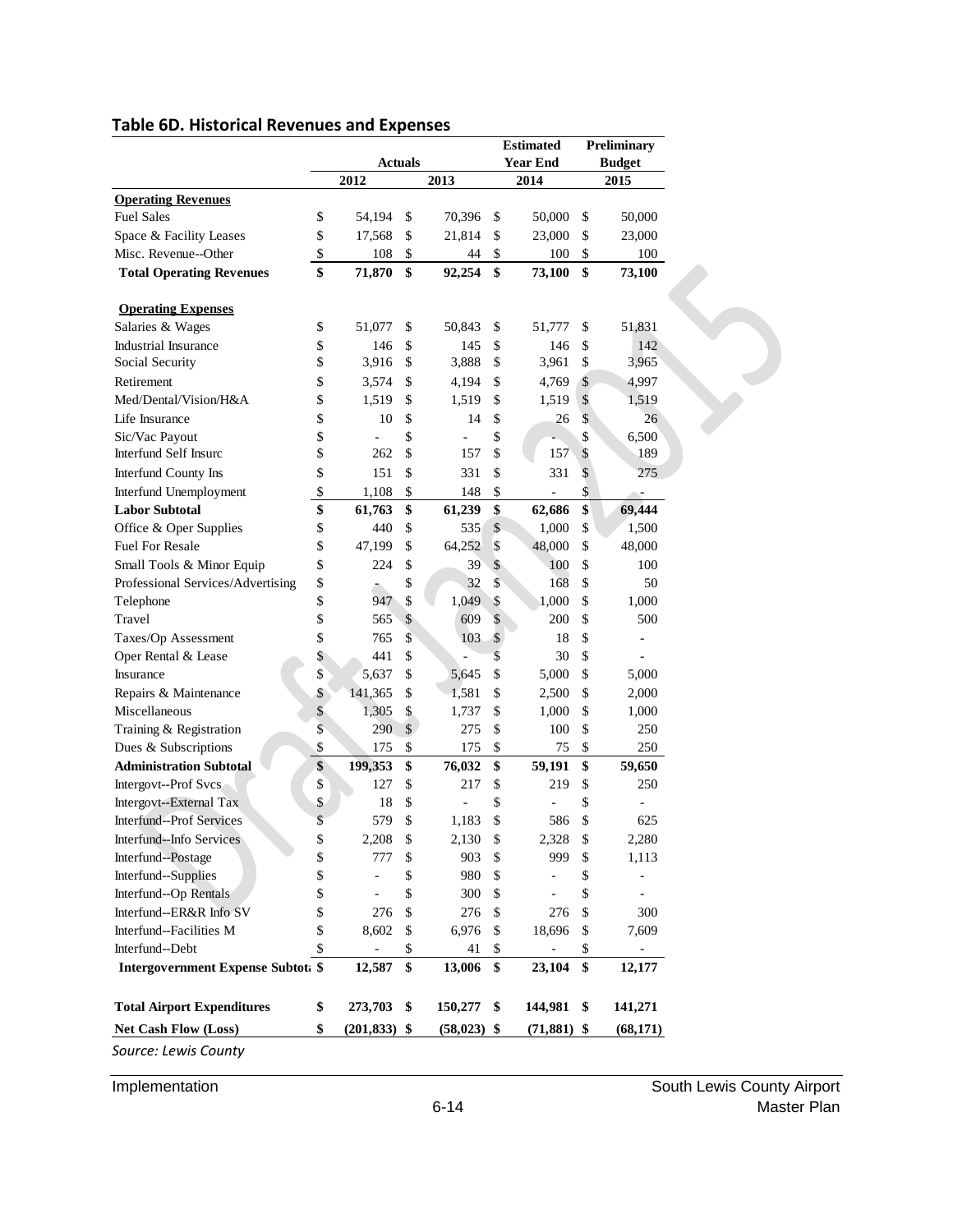The operating expenses detailed in Table 6D are clustered to distinguish various labor costs, airport operating costs and imputed outside government and County interfund imputed costs charged to the Airport. On average, labor costs comprise approximately 36 percent of the 2012‐ 2015 average of total airport expenditures; costs within the airport administration category account for about 55 percent with the nine percent balance associated with inter‐government or Lewis County imputed inter-fund expenses. It's important to note that the repairs and maintenance cost line item in the County's 2012 records also included airport improvements, which were properly separated from this line item in subsequent years. For 2012, repairs and maintenance actually totaled \$2,358.

As an offset to Airport negative cash flows, Lewis County Transfers‐In funds are intended to cover three airport cost areas:

- labor and benefits (operating costs)
- inter-fund and inter-government imputed expenses (operating costs)
- outside grant matching requirements (capital costs)

### PROJECTED REVENUES AND EXPENSES

This section projects future operating revenues and expenses to provide the County with an overview of the Airport's future operating cash flows, which is summarized in **Table 6E.** These projections were prepared in a financial sensitivity analysis model to build in flexibility that allows financial results to change when Airport operating parameters change. In other words, annual changes in individual Airport revenue or expense line items inside the model can be modified to reflect operational dynamics. These projections consider normal growth factors adapted to the unique characteristics of South Lewis County Airport, particularly with revenues associated with space and facility leases, which have shown growth and are projected to increase with forecast demand and the County's development plans.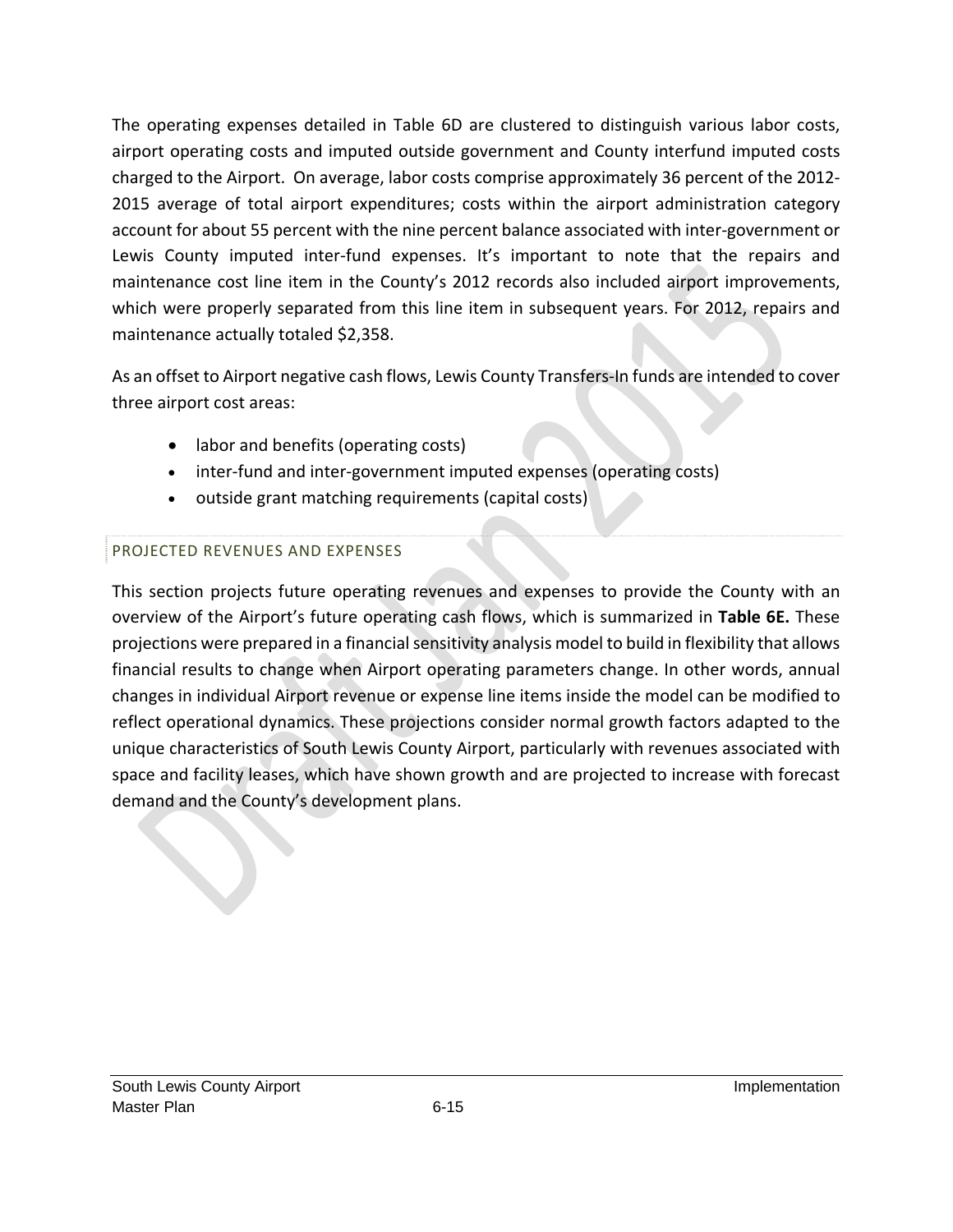| <b>Revenues</b>                                                    | <b>Baseline</b> |    | 2017           |    | 2022           |     | 2032      |
|--------------------------------------------------------------------|-----------------|----|----------------|----|----------------|-----|-----------|
| <b>Fuel Sales</b>                                                  | 56,148          | \$ | 57,197         | \$ | 59,906         | \$  | 65,717    |
| Space and Facility Leases                                          | 23,000          | S  | 23,793         | \$ | 25,898         | \$  | 30,684    |
| Misc. Revenue-Other                                                | 100             | \$ | 102            | \$ | 107            | \$  | 117       |
| Total Revenues \$                                                  | 79,248          | S  | 81,092         | S  | 85,911         | S   | 96,517    |
| <b>Expenses</b>                                                    | <b>Baseline</b> |    | 2017           |    | 2022           |     | 2032      |
| Salaries and Benefits                                              | 63,783          | \$ | 64,808         | \$ | 67,442         | \$  | 73,035    |
| Fuel for resale                                                    | 51,863          | S  | 52,696         | \$ | 54,838         | S.  | 59,386    |
| Minor Equipment, Supplies, Equipment Rental and<br><b>Services</b> | 1,600           | \$ | 1,626          | \$ | 1,692          | \$  | 1,832     |
| Communication, Travel, Advertising                                 | 1,550           | \$ | 1,575          | \$ | 1,639          | \$  | 1,775     |
| Insurance, Taxes                                                   | 5,000           | \$ | 5,080          | \$ | 5,287          | \$  | 5,725     |
| Repairs & Maintenance                                              | 2,000           | S  | 2,032          | S  | 2,115          | \$  | 2,290     |
| Miscellaneous- other                                               | 1,500           | \$ | 1,524          | \$ | 1,586          | \$. | 1,718     |
| Intergovernment                                                    | 12,177          | \$ | 12,373         | \$ | 12,875         | \$  | 13,943    |
| <b>Total Expenses</b>                                              | 139,473         | \$ | 141,713        | \$ | 147,473        | S   | 159,705   |
| Cash Flow \$                                                       | $(60, 225)$ \$  |    | $(60, 621)$ \$ |    | $(61, 562)$ \$ |     | (63, 187) |

#### **Table 6E. Projected Revenues and Expenses**

Similar to any forecasting effort, results are predictions of future activities and should serve only as a guide for planning purposes. These predictions are based on the best available information and knowledge about existing conditions and anticipated future events and trends. Consequently, as the forecast extends further out from the present time, the predicted results become increasingly uncertain—all the more reason to update projections as they become outdated. Sudden changes within the Lewis County community or in the aviation industry can cause significant deviations from the projected activity.

#### CASH FLOW VERSUS CAPITAL COSTS

**Table 6F** provides a brief review of the South Lewis County Airport's cash flow versus the anticipated local funding requirements for the proposed airport improvements identified in the CIP by phase. Since airport revenues cannot cover capital improvement needs, there are funding shortfalls in each phase. This provides the County with an overview of the total funding needs by phase, which will require one or a combination of the following actions throughout the CIP implementation process: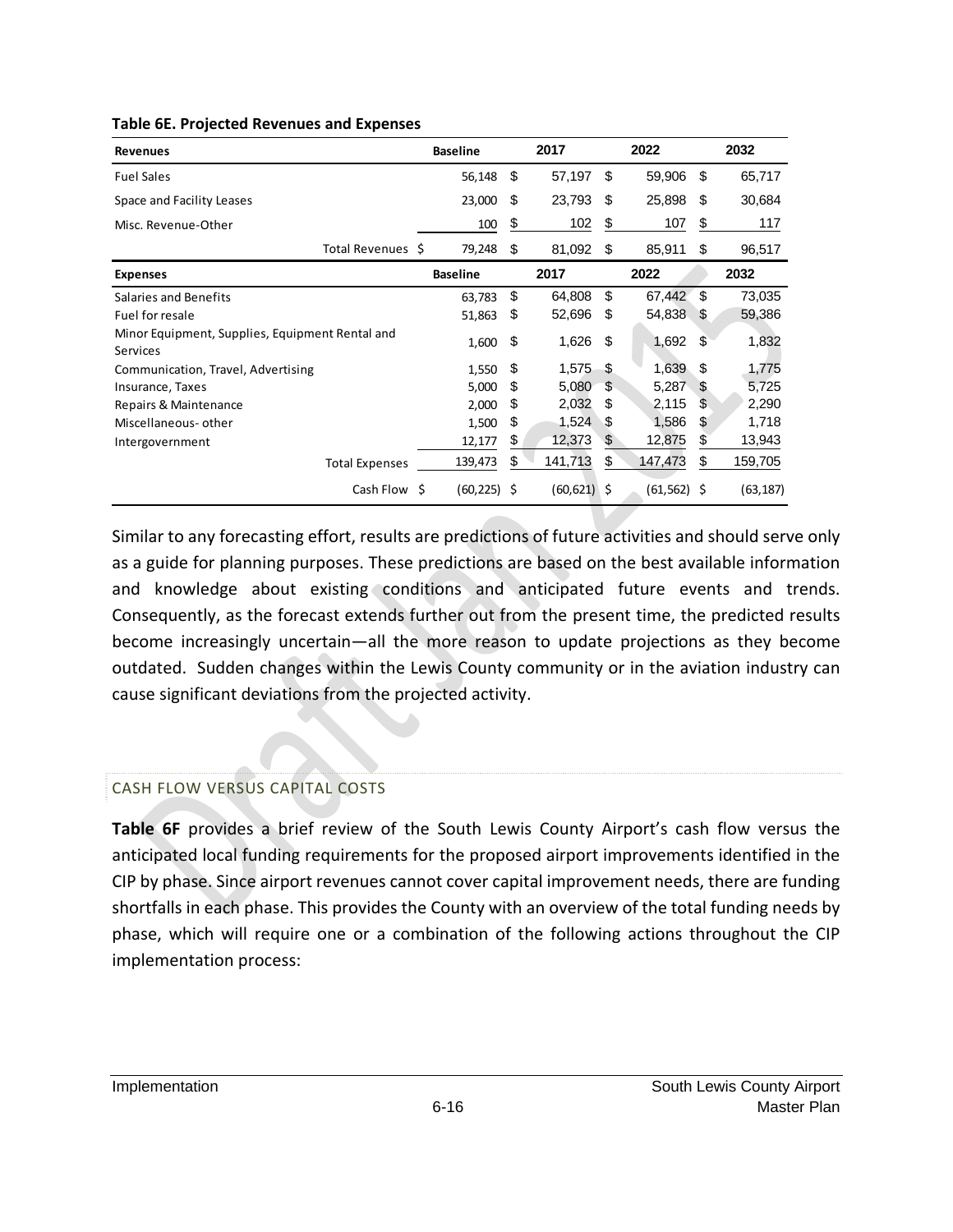- County provides funding to cover capital costs not covered by FAA and State grants
- County postpones select airport projects, on an as-needed basis, until funding is budgeted or otherwise secured
- County pursues other funding options such as private development/financing (discussed further in the next section)

Another option is to increase rates and fees at the Airport to generate an increase in airport operating revenues. However, rates and fees should still be market‐based. With the low activity and number of tenants presently at the Airport, incremental increases will provide limited assistance with large capital funding needs. Nevertheless, the County should review their rate‐ and-fee structure in the future as the economy, aviation industry, and area/regional aviation market continue to rebound—though gradually—from the recession.

|                                         |       | <b>CIP Local/Other</b> |                 |             |              |                       |  |  |  |  |  |
|-----------------------------------------|-------|------------------------|-----------------|-------------|--------------|-----------------------|--|--|--|--|--|
| <b>Development Phase</b>                |       | <b>Revenues</b>        | <b>Expenses</b> | Net Income  | <b>Share</b> | <b>Net Difference</b> |  |  |  |  |  |
| Near-term, Phase I (through 2017)       |       | 240.503                | 421.775         | (181, 271)  | 140,000      | (321,271)             |  |  |  |  |  |
| Intermediate-term, Phase II (2018-2022) |       | 419.796                | 725.754         | (305, 958)  | 2,413,184    | (2,719,142)           |  |  |  |  |  |
| Long-term, Phase III (2023-2032)        |       | 916,334                | 1,541,203       | (624,869)   | 237,950      | (862,819)             |  |  |  |  |  |
|                                         | Total | 1.576.634              | 2,688,731       | (1,112,098) | 2,791,134    | (3,903,232)           |  |  |  |  |  |

### **Table 6F. Cash Flow versus Capital Costs**

# OTHER POSSIBLE FUNDING SOURCES

This section further discusses other sources for funding capital improvements at the Airport. One possibility is general obligation bonds backed by the creditworthiness and taxing power of Lewis County. They usually bear low interest rates because of their high degree of scarcity. However, state laws limit the County's overall debt, and competition from other County financing requirements may preclude their use for Airport capital improvement projects. Their potential use at the Airport is uncertain.

Third party financing may be appropriate for the Airport in a case where the Airport sponsor uses a third party developer or a tenant to finance an on-site construction project. The obvious advantage to the County of such an arrangement is relief of all responsibility for raising the capital funds for improvements. Key advantages to the developer are that there are no up-front property acquisition costs and that public entitlement uncertainties are typically mitigated. Projects of this kind typically include hangars, fixed base operator (FBO) facilities, fuel storage, exclusive aircraft parking aprons, industrial aviation‐use facilities, and other various projects. This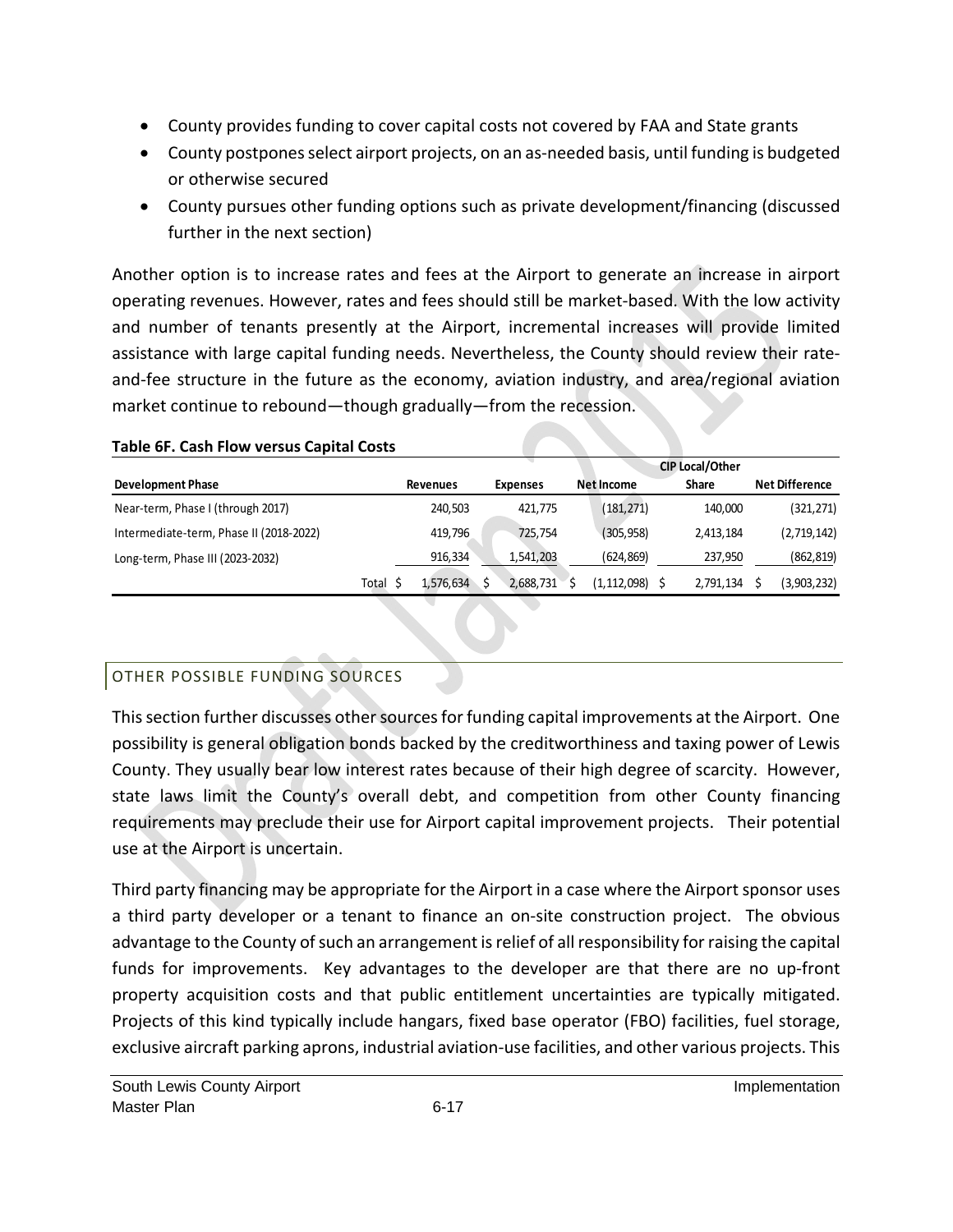type of funding is particularly suitable because these types of projects are not typically eligible for FAA or WSDOT funding. However, only projects with a strong positive cash flow can support this type of financing. From a developer's perspective, the biggest concern is that development would occur on leased Airport land with building improvement reversionary clauses at the end of the ground lease. Prospective building developers and owners strongly prefer developing on fee land.

Further, financing a new project or building on leased public land is challenging for a developer, from a collateral standpoint, for example. The Airport is precluded from allowing claims such as developer liens to be placed against airport land. Thus, the developer is unable to offer the potential real estate to be developed as security. In contrast, on private property, developers typically can encumber the title of the property for purposes of lender security. The lender, in turn, has the ability to place a lien on the real estate in order to secure its position.

Another potential problem for a developer is the probable existence of low market rents at the Airport. Given the private developer's cost to construct a new airport building, rents must be adequate to achieve amortization of that investment plus an adequate investment return for the effort and risk.

From the lender's point-of-view, private development financing on airport ground lease land may be problematic. The financial institution lending on an airport development project must look at the downside of the project and the implications of curing a potential default by the developer. Fundamental to the financing of a real estate project is mortgage underwriting—the analysis of a loan from the lender's perspective to determine the risk of making the loan using the real estate as collateral. However, from the lender's perspective, the real estate collateral is not viewed as a good defense against lender loss.

Specifically, the foundation of the market value of income producing real estate is the future stream of income. The key to the lender forecasting the present value of this future stream of income is accuracy in the size, timing, duration and stability of future income flows. The process of converting these future income flows to a present value is a simple matter of capitalization at an appropriate rate. From a lender's perspective, determining the appropriate rate is problematic and must take into account multiple marketplace variables including:

- $\triangleright$  The building is mostly absorbed with signed leases (not Letters of Intent)
- $\triangleright$  Signed tenants are mostly good credits
- $\triangleright$  In the case of construction loans, permanent (take-out) financing is already secured
- $\triangleright$  A minimum of 10 years is remaining on the lease in order to achieve any refinancing approvals
- $\triangleright$  Typically, a 20- to 30-year lease term is acceptable